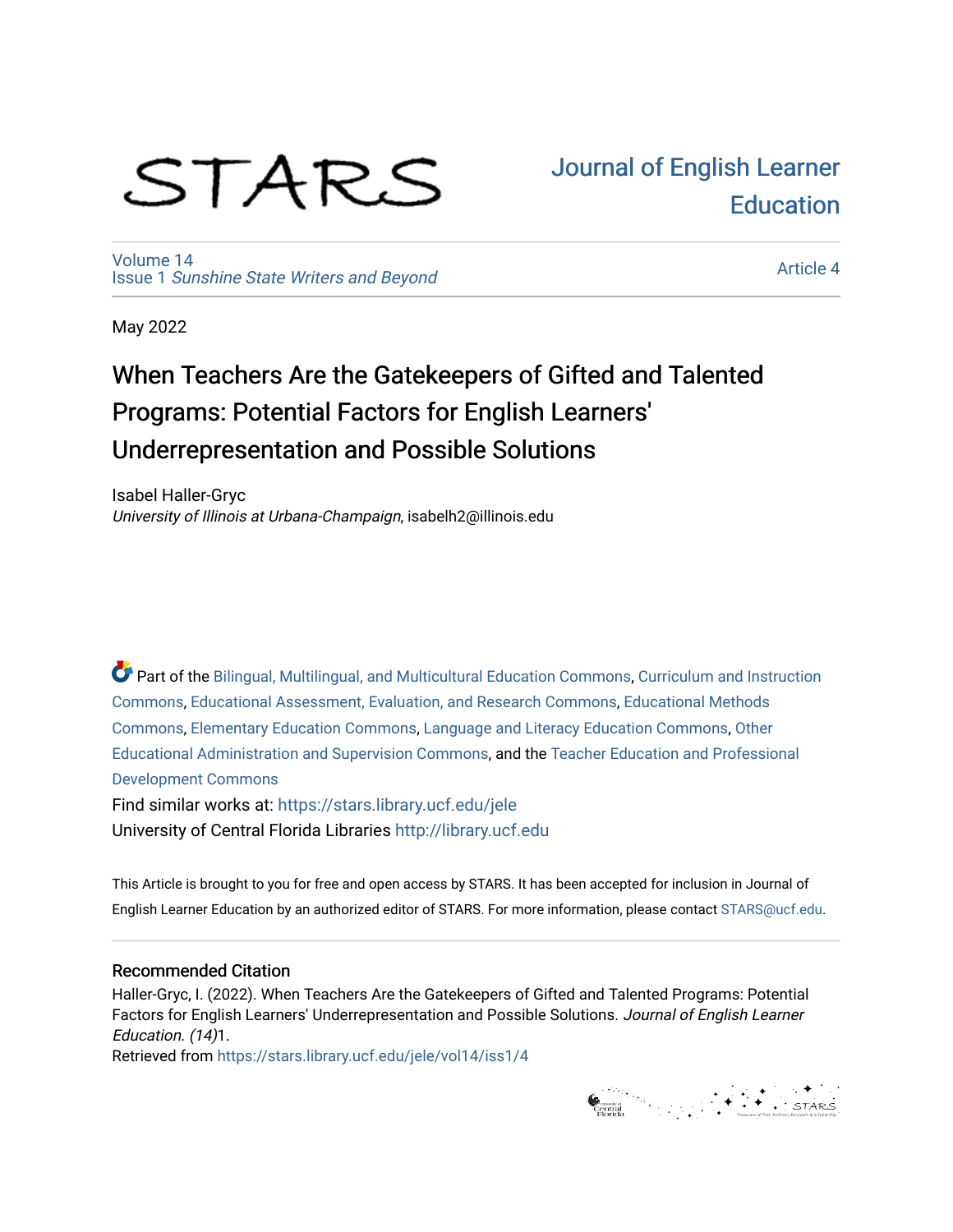# **Introduction**

Across the nation, access, equity, and the absence of certain groups are an issue in gifted education. Many American Indian or Alaska Native (AIAN), Black, and Latinx students remain underrepresented in gifted programs (Gentry et al., 2019) and disproportionality rates for culturally and linguistically diverse students mirror those for students of color (List & Dykeman, 2020). The United States Department of Education Office for Civil Rights (2014) revealed that 2% of English language learners (ELLs) participate in gifted and talented (GT) programs as compared to 7% of non-ELLs. More recently, a survey done by *Education Week,* which included responses from almost 800 gifted and talented teachers and hundreds more school and districtlevel gifted and talented coordinators, highlights the disproportionality involved with ELLs' access to gifted education; of those surveyed, 63% considered ELLs to be underrepresented in their districts' gifted education (Mitchell, 2020).

The concerns related to the inclusion of ELLs in GT programs have been recognized for years (Aguirre, 2003; Bernal, 2002; Peters & Engerrand, 2016; Torrance, 1969), but the continued low presence of ELLs in GT programs requires further attention (Mun et al., 2020). Several factors might contribute to the underrepresentation of ELLs in GT programs including the lack of centralized regulation of gifted programs and the use of standardized testing as an identification instrument (Castellano, 2011; Coronado, & Lewis, 2017; Ford et al., 2008).

However, many districts' low presence of identified gifted ELLs may be attributed to the large role that general education teachers play in who is recognized and nominated (Esquierdo  $\&$ Arreguín-Anderson, 2012; Moon & Brighton, 2008). Since it is typical for gifted screenings to be based on teacher and parent referrals, Card and Giuliano (2016) suggested that teacher and parent discretion is a barrier to identification when qualified students from disadvantaged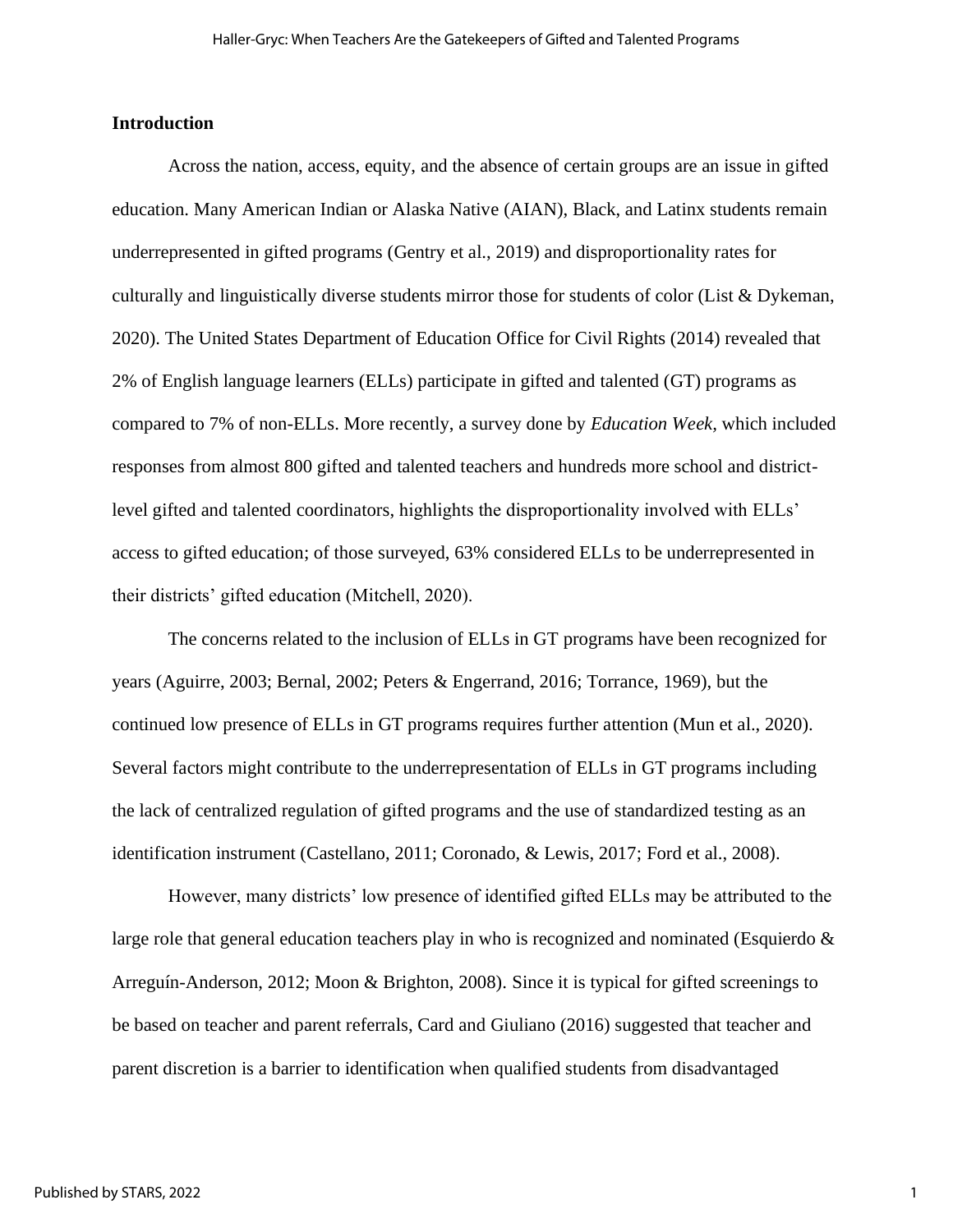backgrounds are under-referred. As it is often a standard process for the screening of gifted students to begin with a referral from a teacher, it is inevitable that teachers may overlook qualified students for a variety of reasons, including implicit biases, unfamiliarity with the knowledge and skills needed to work with English learners, and inexperience with what "gifted" looks like in diverse students.

# **Teachers' Influence on GT Identification**

# *Biases*

Because gifted education is so loosely governed at the federal level, formal training for teachers working with gifted students is often not required. When teachers lack training, they are more likely to be ineffective at successfully identifying and working with gifted students (Trotman Scott & Ford, 2011). Unprepared teachers may also not be able to recognize the role their personal biases play when nominating or screening prospective gifted students. Many teachers hold deficit-oriented views toward culturally and linguistically diverse (CLD) students which presents a key obstruction to the identification of such students in gifted education (Ford et al., 2008). Harry (2008) noted that deficit orientations affect more than thoughts, attitudes, and values; deficit thinking reveals itself in teachers' actions. Ford et al. (2008) also noted a correlation between thoughts and actions. They believe that behaviors stemming from teacher beliefs include "a heavy reliance on tests with little consideration of biases, low referral rates of CLD students for gifted education services, and the adoption of policies and procedures that have a disparate impact on CLD students" (Ford et al., 2008, p. 293).

This is seen in Allen's (2017) study, which found that instructors' views result in an overemphasis on testing. According to Allen, a classroom teacher who was questioned indicated that they didn't know if an ELL who had some gifted qualities would have scored well, thus they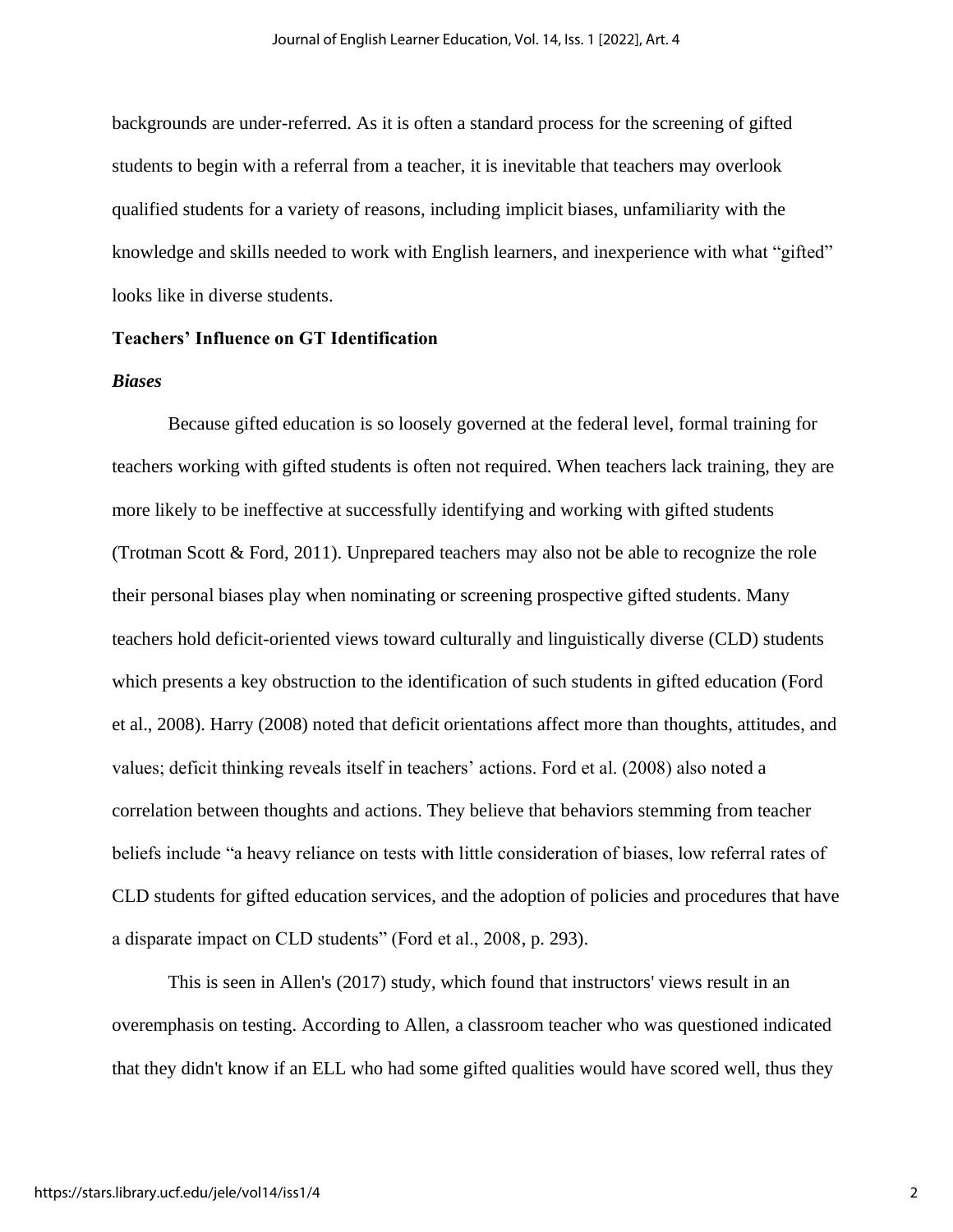didn't recommend them for gifted screening. Another classroom teacher had similar concerns in Allen's (2017) study, indicating that they saw a lot of potential in a student but believed that testing would hold them back. Remarks such as these demonstrate that relying too much on test results can be harmful since test scores might cause teachers to perceive students' abilities to be lower than they actually are (Allen, 2017). How teachers view the capabilities and potential of ELLs in their classrooms and their resulting actions can be seriously impacted by the implicit biases teachers have regarding intelligence, giftedness, and language potential (Gubbins et al., 2018). Additionally, teachers' misconceptions about identifying gifted ELs may contribute to the culture of deficit thinking among educators concerning ELs (Costello, 2017).

# *Lack of Expertise for Working with ELLs*

Lack of preparedness for working with ELLs can also be a factor that affects the likelihood that a teacher will nominate an ELL, especially since many general education teachers may not have specific language and cultural knowledge (de Jong & Harper, 2005). Traditionally, until they developed sufficient proficiency to function in the general education classroom, ELLs had been typically served in English language development (ELD) programs with teachers who have had specialized training (Villegas et al., 2018). Thus, many general education teachers who work with ELLs often have minimal experience with the various concepts associated with educating ELLs. Consequently, they lack the expertise that is associated with linguistically responsive practices.

One focus of the expertise required to teach ELLs involves the need for teachers to understand the process of second language learning (Lucas, 2011). Specifically, the distinction between social and academic language is a crucial concept that teachers need to understand (Villegas et al., 2018). If a teacher observes an ELL speaking fluently with their peers, they may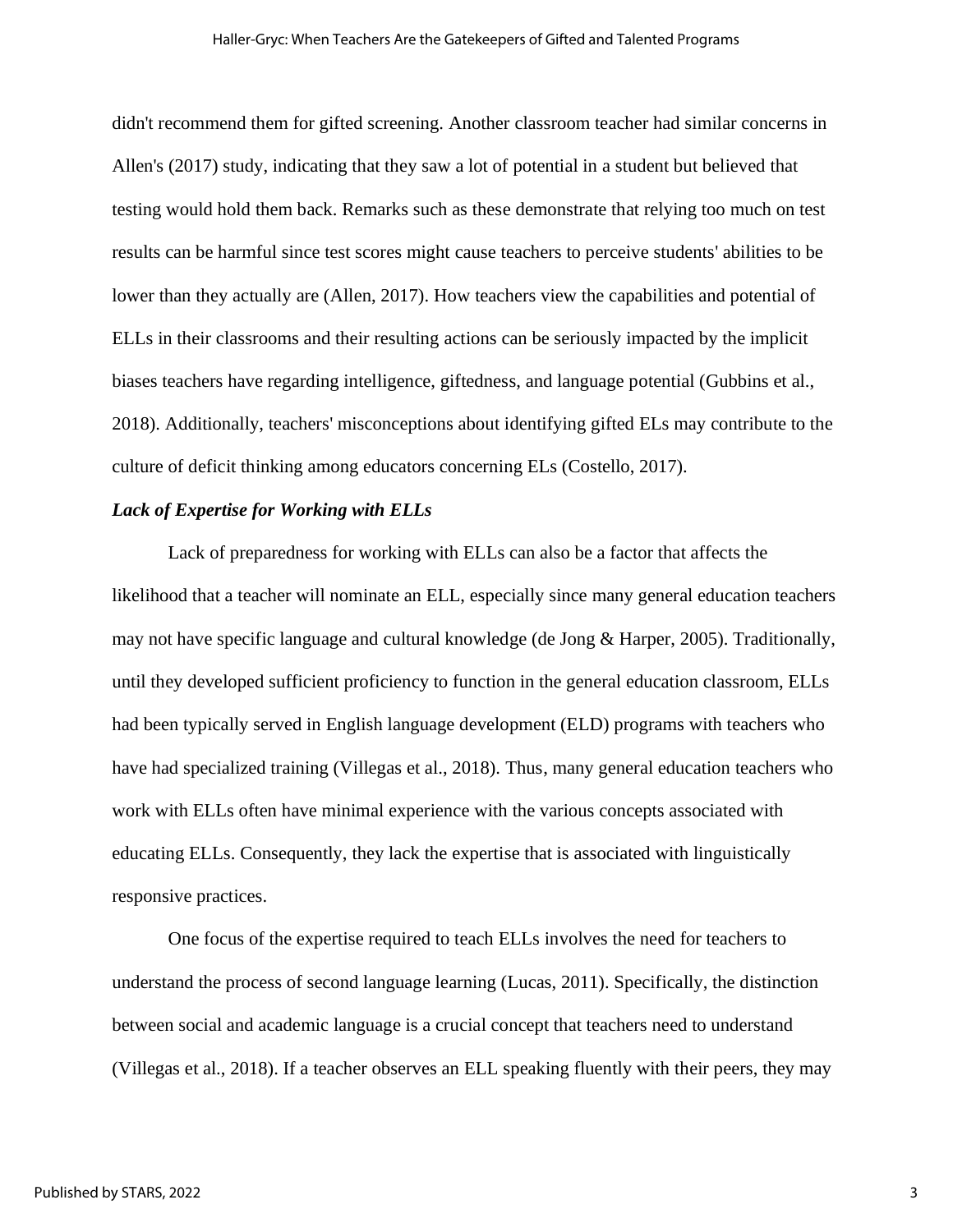fall victim to the common misconception that the ELL is proficient in English. Misconceptions could affect ELLs' access to GT programs because if a teacher holds a false impression regarding a student's proficiency, they may assume that the student has lower cognitive abilities and may not pursue a referral.

Pereira and de Oliveira (2015) identified another type of knowledge that can be helpful for teachers who work with ELLs; proficiency levels are a valuable source of information, providing details on students' abilities and skills and assisting teachers in developing appropriate expectations for language learners. Additionally, looking at language proficiency levels from past assessments can show how quickly ELLs have developed language; understanding language levels is important because rapid language development may be a sign of giftedness (Slocumb & Olenchak, 2006). Insight into the differences between social and academic language and the importance of proficiency levels may not only help with identifying gifted ELLs but is essential in facilitating the overall academic development of multilingual learners; however, this knowledge is often not part of a general education teacher's repertoire.

## *Beliefs About Giftedness*

Another factor affecting ELLs' referral to GT programs is that teachers may not understand what giftedness looks like in other cultures. Even as early as the 1960s it was noted that extraordinary potentialities may be overlooked if educators "insist on identifying and cultivating only those kinds of talent that the dominant, advantaged culture values" (Torrance, 1969, p. 72). Teachers are less inclined to consider students as gifted when they are not aware of the distinct characteristics of gifted bilingual students (Esquierdo & Arreguín-Anderson, 2012). According to Gubbins et al. (2018), the following terms signify behaviors considered in Anglo-American culture to be signs of giftedness: assertiveness, activity initiation, inquiry, and class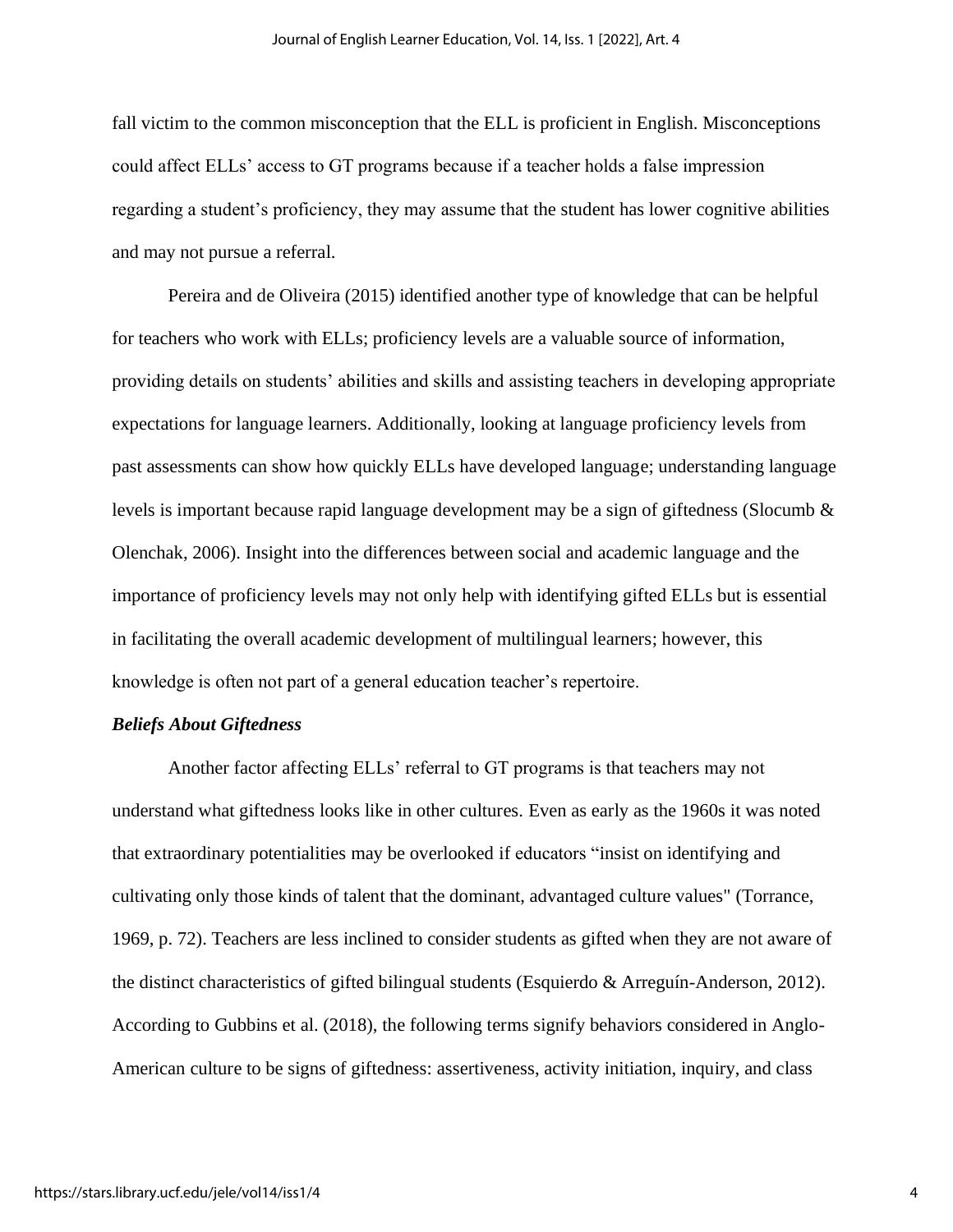#### Haller-Gryc: When Teachers Are the Gatekeepers of Gifted and Talented Programs

contributions. Using these behavioral indicators as standards to determine whether a student is gifted is unfair, as such behaviors are not a representation of giftedness, but rather reflect learned social skills (Gubbins et al., 2018). An early report by Slocumb and Olenchak (2006) highlighted the disparities in how giftedness manifests in students from varied backgrounds; they examined numerous traits from the perspective of a typically regarded gifted/talented student vs. a gifted/talented English learner, and differences between indicators were recorded. Traditionally gifted/talented individuals are very verbal and employ sophisticated vocabulary, but an ELL may achieve new language proficiency fast but do so through a cycle of silence in order to avoid speech errors (Slocumb & Olenchak, 2006). Slocumb and Olenchak also pointed out that typically gifted and talented children can comprehend complicated concepts and thoughts, and that ELLs may express complex ideas through art.

Likewise, assuming leadership roles is often common in traditionally gifted/talented students but being a leader may not be as obviously exhibited in ELLs as their leadership roles may align more to family needs or within their community rather than in school settings (Slocumb & Olenchak, 2006). Slocumb and Olenchak (2006) cautioned educators that when selecting instruments and processes for identifying GT students, the assorted attributes should be considered. Peters et al. (2019) echoed the concern to examine various qualities as they insisted that if teachers hold deficit-oriented views towards ELLs or believe that culturally inappropriate markers are the only signs of giftedness, then many ELLs may not make it through the screening process if teacher nomination is required. This is a valid worry, as Costello's (2017) study highlighted that traditional perceptions of giftedness and how gifted qualities manifest in the classroom discouraged most teachers from nominating ELs for gifted programs.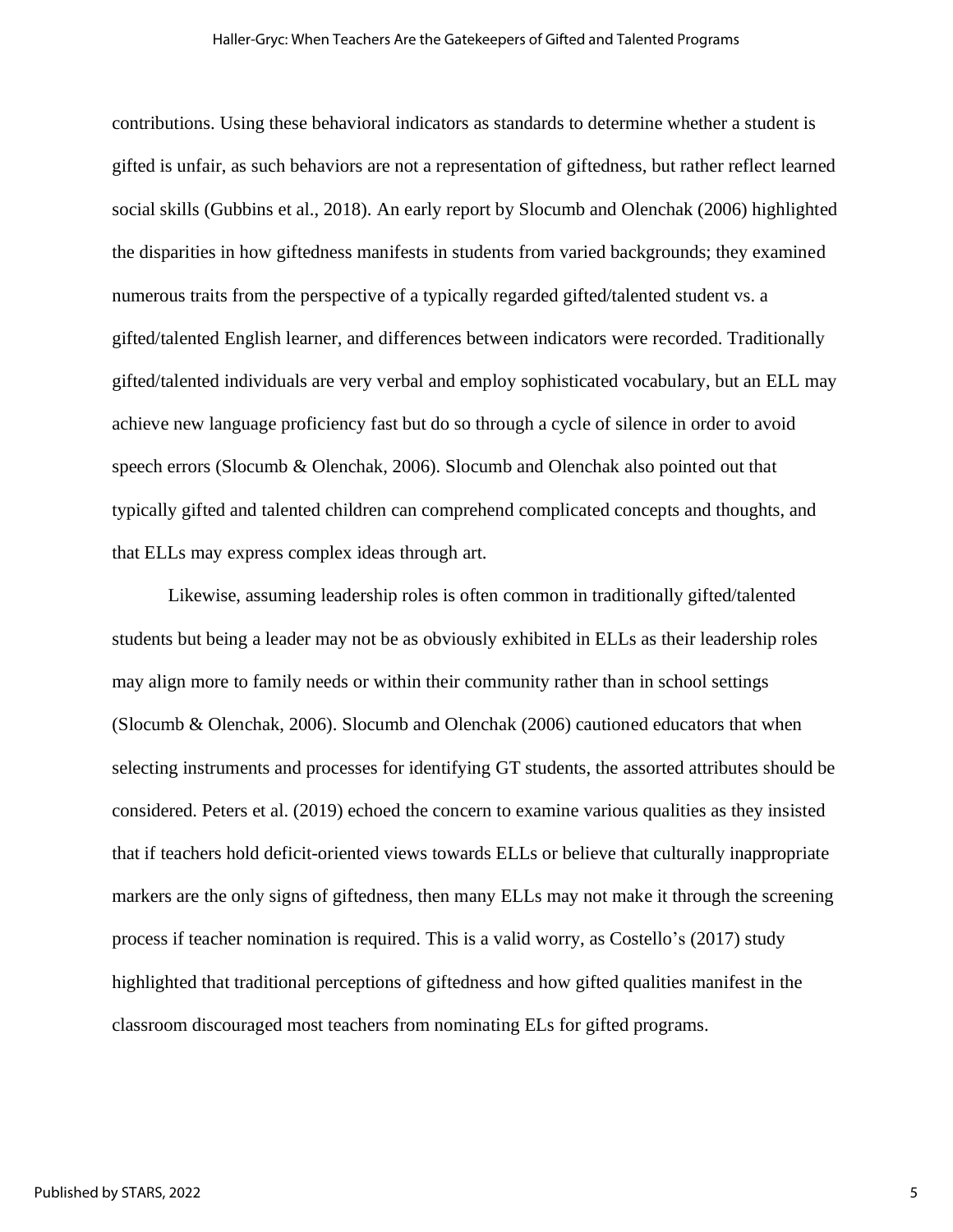# **Ensuring Equitable Identification**

Central to the issue of the underrepresentation of ELLs in gifted programs in several states and districts is the heavy reliance on the input of teachers who may not be properly trained to accurately identify giftedness. How can districts and schools address the inequities that may have arisen as a result? Melesky (as cited in Mun et al., 2016) asserted that the recognition of the presence of giftedness in all groups of children irrespective of ethnicity, race, culture, and socioeconomic strata is where we should begin in order to have an effective gifted identification model for ELLs. Districts should first use data to inform them if disproportionalities exist within their systems. If data reveal that ELLs are not proportionally represented in the gifted and talented program, then districts need to act. Action might begin with districts evaluating their procedures. If GT identification starts with teacher referral, then revision of the identification process for gifted programs demands a focus on teachers.

#### *Training as a Solution*

Most educators recognize that not all gifted students are the same, but there are certain misunderstandings about giftedness and gifted learners that must be addressed, and this includes building awareness of the diversity of high-ability learners (Olszewski-Kubilius & Clarenbach, 2014). Costello's (2017) study discovered that giftedness in ELLs can manifest in and out of the classroom in a variety of non-traditional ways that educators who teach ELLs may not recognize. Moreover, Allen (2017) found that general education teachers did not even consider giftedness when students in their classrooms were enrolled in ELL programs. Such data show that awareness training is required.

Awareness-building training is in keeping with the ideals of the National Association for Gifted Children (NAGC) as they note in a recent position statement that to reverse the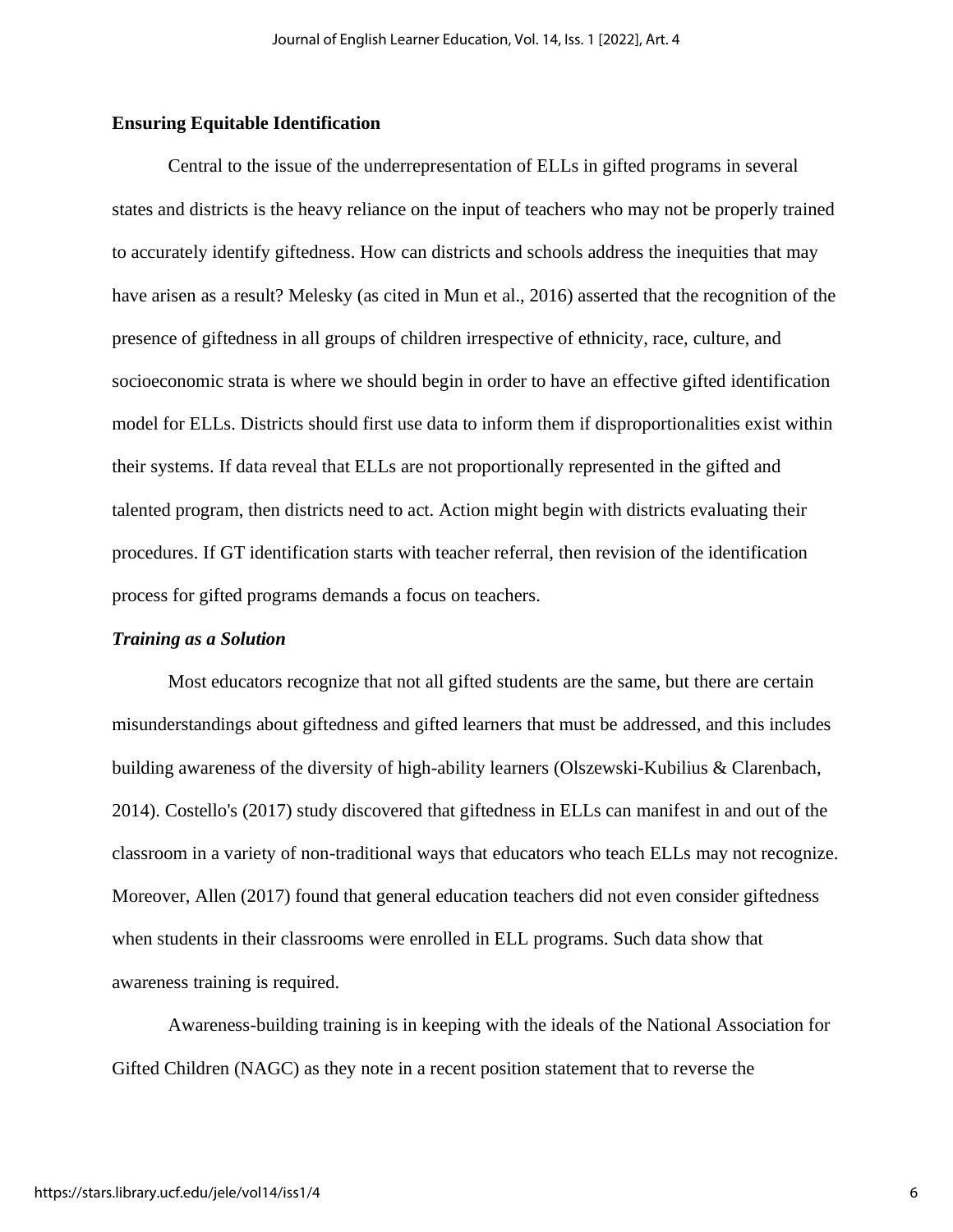underrepresentation of culturally and linguistically diverse students in gifted education, educators must first understand why CLD students have traditionally been excluded from participation in gifted programs (NAGC, 2021). This article has highlighted a few variables that teachers may be unaware of when it comes to the exclusion of ELLs from gifted talented programs. Hence, the plea for awareness training is valid and necessary and the impact of such training on identifying gifted ELLs could be favorable.

As a result of their study which investigated the role teacher perceptions play in the underrepresentation of CLD students in gifted programming, Allen (2017) claimed that if teachers participated in professional development opportunities that increased their awareness of the importance of recognizing potential giftedness in ELLs, they may be better able to see past the language barrier and notice gifts and talents among these diverse learners, making them less likely to overlook them for gifted evaluation. Participants interviewed in Allen's study expressly stated that "it's all about awareness" and that professional development will assist teachers in being more conscious of their perceptions (p. 83).

Costello (2017) drew a similar conclusion, claiming that training helps reduce stereotyping and discrimination, which are key barriers for ELLs in having their giftedness recognized. Costello's and Allen's (2017) calls for training are also promoted by the NAGC as they state that to fulfill the needs of CLD children, educators' views on these students must change (NAGC, 2021). As Allen pointed out, if you're more informed about something, you know more about it and tend to perceive things differently. Thus, awareness building through professional development may be a possible solution to remedy the under-identification of gifted ELLs caused by factors outside of teachers' conscious awareness. Because the majority of their study participants admitted to knowing little about how to identify gifted ELLs and the legal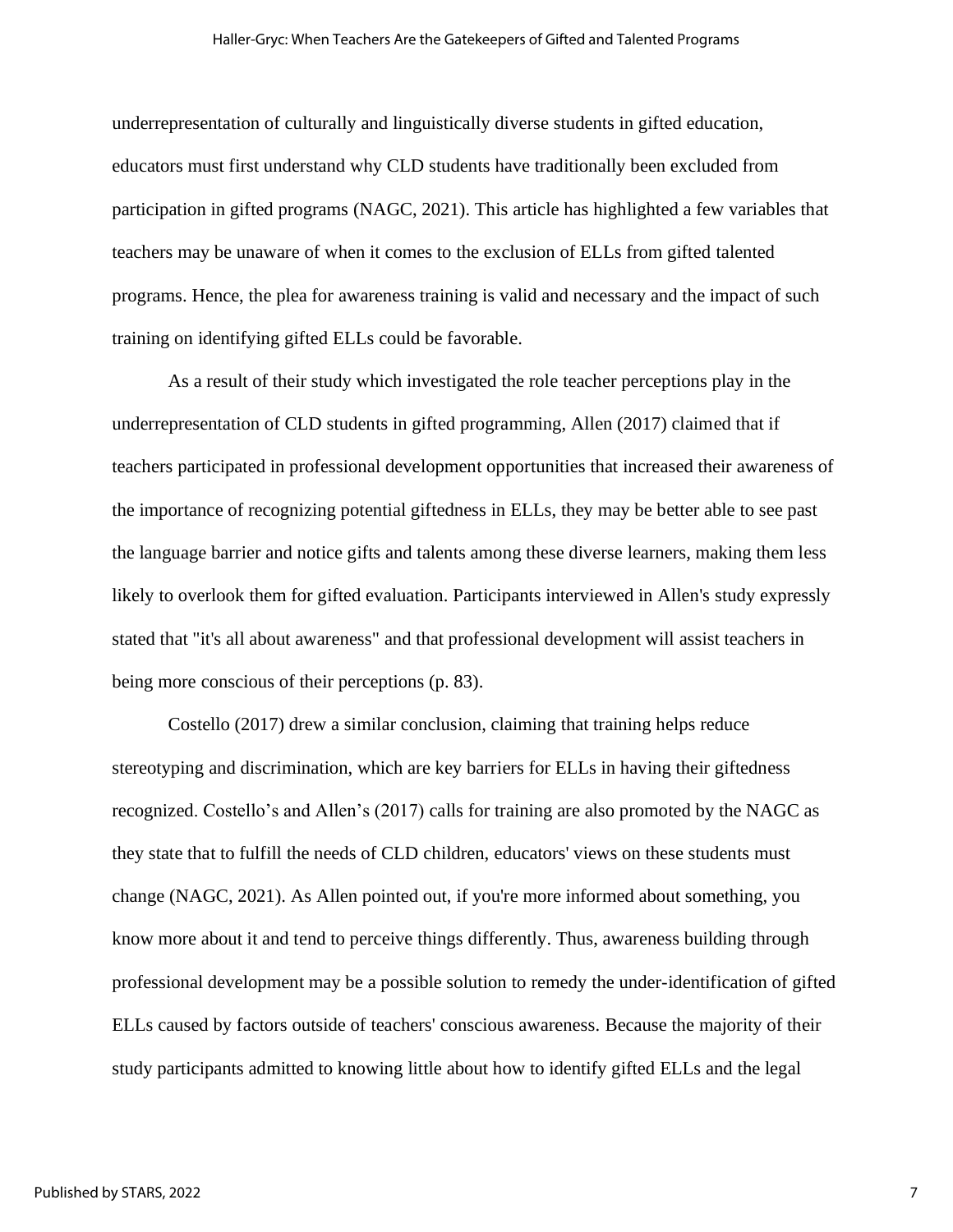ramifications of denying ELLs access to gifted programs, Costello advocated for workshops that may raise awareness of traditional and nontraditional giftedness traits, and cultural competency.

Awareness training is not the only type of professional development that can be beneficial. Training in being 'responsive'—a quality the NAGC includes as an integral part of its revised 2019 standards—would be valuable as well. The NAGC (2019) *Pre-K–Grade 12 Programming Standards* remind educators that "curriculum, instructional strategies, and materials and resources must engage a variety of gifted learners using practices that are responsive to diversity" and it is necessary for teachers to "understand the role of language and communication in talent development and the ways in which culture and identity affect communication and behavior" (p. 10). These aspects are addressed in detail in Standard 3.3 (Responsiveness to Diversity) and Standard 4.4 (Cultural Competence; NAGC, 2019). The revised standards are evidence of the significance of cultural responsiveness.

Much earlier, Ford (2010) highlighted the importance of being culturally responsive. "When teachers are culturally responsive, they are student-centered; they eliminate barriers to learning and achievement and, thereby, open doors for culturally different students to reach their potential" (Ford, 2010, p. 50). However, Lucas and Villegas (2011, 2013) contended that cultural responsiveness does not go far enough for ELLs as it keeps language related concerns in the periphery. They assert that you must focus on language because to appropriately support ELLs, general education teachers need to understand the connections between language and learning and the implications of those connections for ELLs (Lucas et al., 2008; Lucas & Villegas, 2010).

The concept of linguistically responsive teaching (LRT) was introduced by Lucas and Villegas (2011) to elaborate on the notion of culturally responsive education. Pereira and de Oliveira (2015) summarized LRT as having a respect for and positive attitudes toward linguistic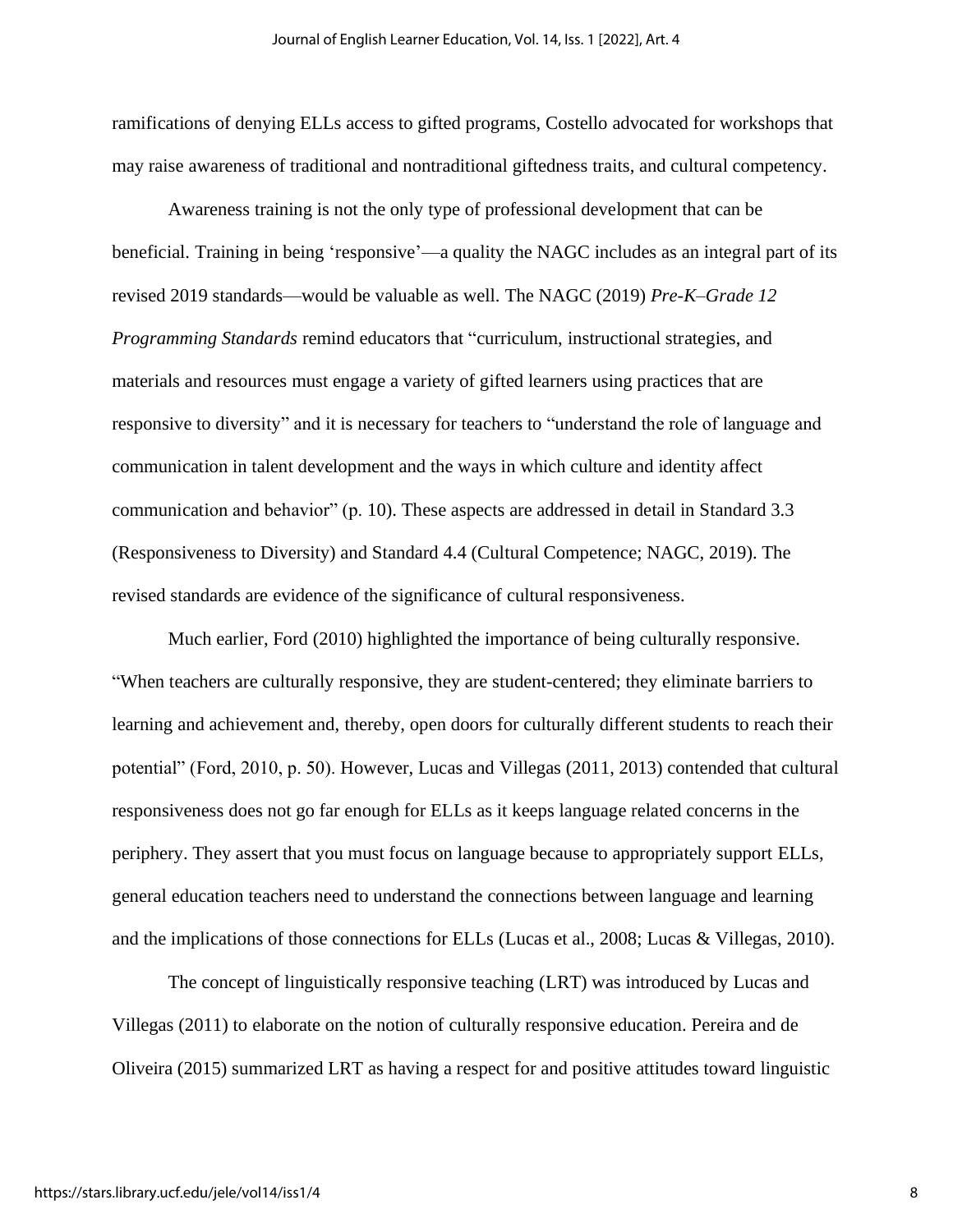#### Haller-Gryc: When Teachers Are the Gatekeepers of Gifted and Talented Programs

diversity, possessing the capacity to detect the language demands of school language, and having the ability to implement core concepts proven to aid in second-language acquisition, and they contend that teachers who utilize linguistically responsive teaching practices are better equipped to assist gifted ELLs in succeeding in school.

More specifically, being a linguistically responsive teacher involves two major components which are comprised of three orientations and four kinds of knowledge/skills (Lucas et al., 2008; Lucas & Villegas, 2011). Lucas and Villegas (2011) explained "orientations" as viewpoints, awareness, beliefs, or attitudes that teachers should have in order to work effectively with ELLs. They list the necessary teachers' orientations as sociolinguistic consciousness which includes understanding the connection between language, culture, and identity, as well as being aware of the sociopolitical dimension of language use and education—valuing linguistic diversity, and advocating for ELLs. The knowledge and skills part of the framework refers to disciplinary knowledge, pedagogical content knowledge, knowledge of learners, and pedagogical skills (Lucas & Villegas, 2011). Explaining the components of LRT in detail can show how training in this framework might help teachers identify gifted ELLs.

The first orientation of the linguistically responsive framework -*sociolinguistic consciousness* requires a teacher to understand that an individual's language and identity are linked (Lucas & Villegas, 2011). When teachers understand that language is like culture and is part of who a person is (Villegas & Lucas, 2002), they may be more inclined to incorporate languages into the classroom. Lucas and Villegas (2011) asserted that taking students' linguistic backgrounds into account can lead to actively promoting the use of students' languages in instruction which will help them build confidence. If students feel confident, then they will be more likely to take risks with language and content. Taking risks in the classroom can have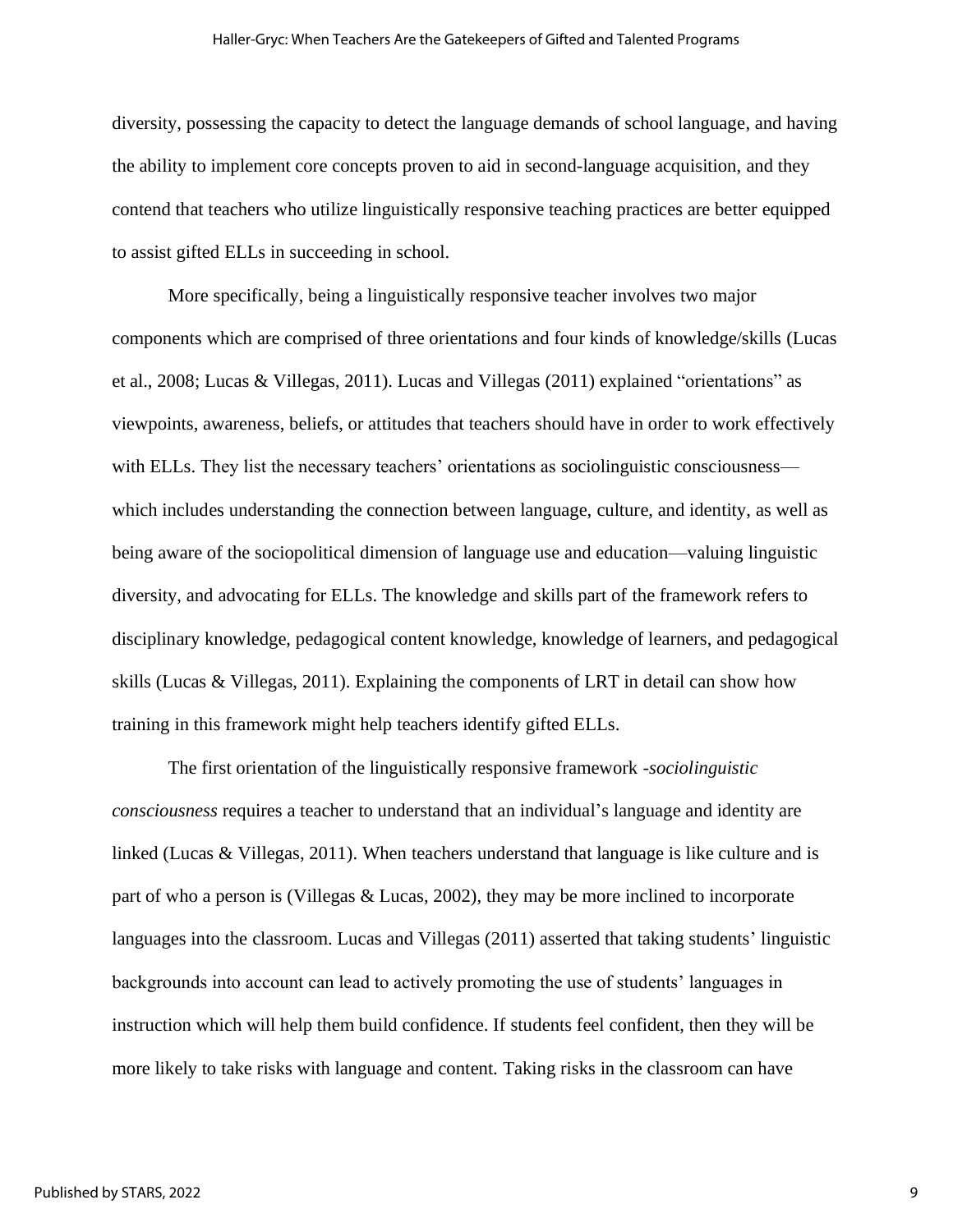benefits for students including facilitating academic development (American University, 2020). Additionally, teachers who possess sociolinguistic consciousness recognize that language can be tied to socio-political contexts and power and therefore can be used to create hierarchies and lead to language discrimination (Lucas & Villegas, 2011). Awareness of issues of power and discrimination can help teachers understand how ELLs might be marginalized by inequitable policies and practices including the policies in their districts' GT programs.

The second orientation within the framework is the *value of linguistic diversity*. Teachers who are aware of the interconnectedness of language and identity and the sociopolitical aspects of language do not hold deficit views toward ELLs but see their students' language background as assets for the classroom (Lucas & Villegas, 2011). Taking an asset-based approach to language is important because a lack of value in students' linguistic resources may translate into lower expectations (Villegas & Lucas, 2002). The unchallenging instructional practices that result with low expectations occur when teachers have deficit mindsets.

Deficit views have been noted by several (Ford et al., 2008; Gubbins et al., 2018; Harry, 2008) as a barrier to teachers' referrals of GT ELLs. Additionally, when languages are regarded as beneficial, gains occur. Encouraging students to communicate in and use materials in their native language will facilitate learning (Villegas & Lucas, 2002). Taylor et al. (2008) highlighted that when value is placed on students' capital which includes their language, such affirmation strengthens students feeling of belonging and engages them in literacy and learning. Engagement could lead to higher achievement and achievement scores are regularly used for identifying giftedness (National Association for Gifted Children [NAGC] & The Council of State Directors of Programs for the Gifted [CSDGP], 2015).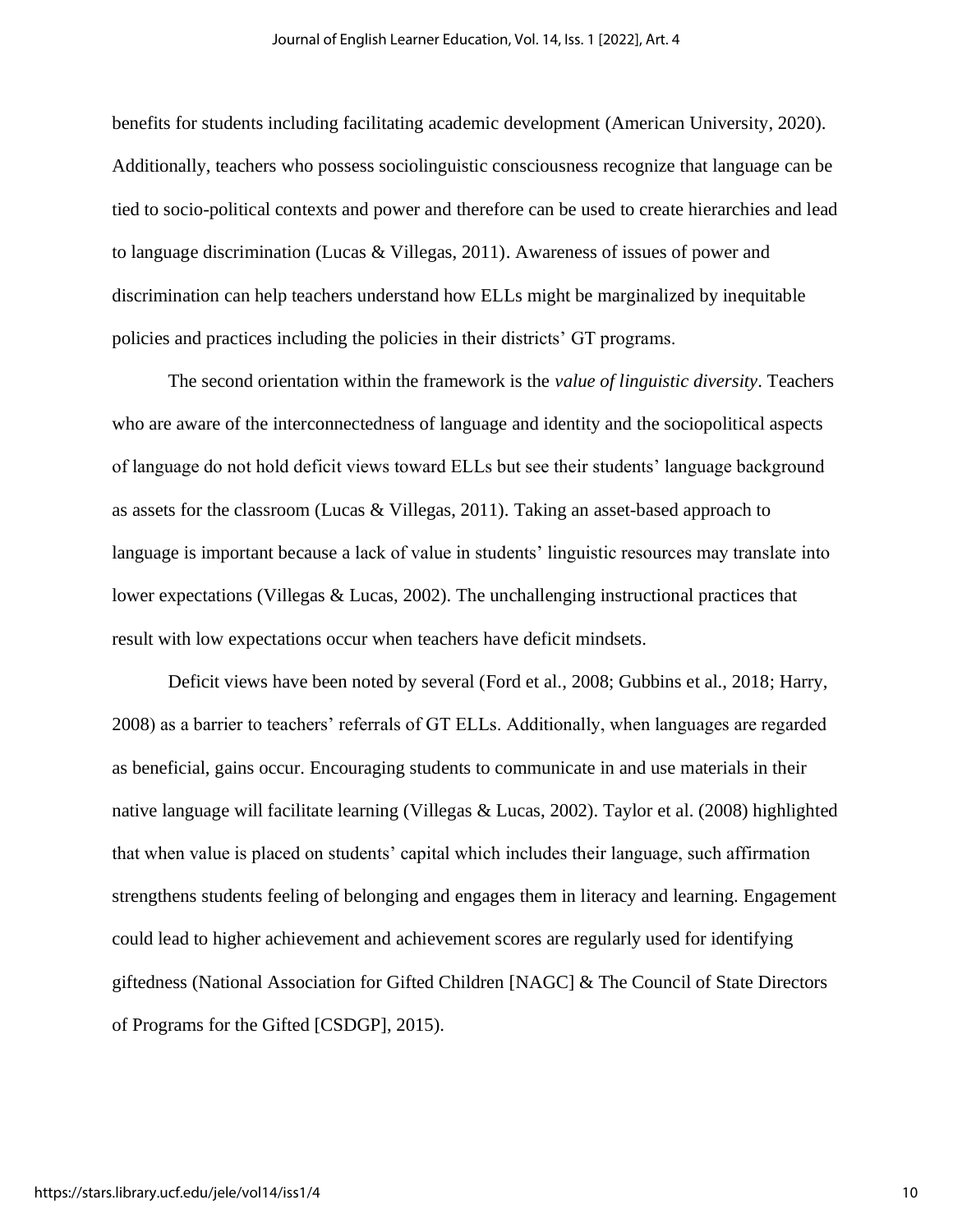The final orientation identified as crucial for general education teachers is the *inclination to advocate for ELLs*. Teachers need to have the willingness to act as advocates for ELLs (Lucas & Villegas, 2013). Desire to act can emerge from the understandings of the sociopolitical dimensions of language-particularly the disregard for languages that are not English (Lucas & Villegas, 2011). Therefore, teachers who advocate for ELLs speak or act on behalf of them if they see students' languages being devalued (Lucas & Villegas, 2013). Furthermore, "equity for ELLs must be the explicit focus of advocacy efforts to ensure that language-related issues do not continue to be minimized or ignored" (Lucas & Villegas, 2010, p. 310). Equity regarding GT programs means that teachers could work toward incorporating more equitable assessments or denouncing policies that do not recognize the unique characteristics of giftedness in ELLs.

The remaining components of Lucas and Villegas' (2011) framework focus on knowledge and skills. The first essential type of knowledge involves understanding the importance of *learning about students' language backgrounds.* Teachers must learn that ELLs are not a homogeneous group. They have varied academic experiences as well as varying levels of proficiency. Teachers need to understand the importance and how to gain specific knowledge about their ELLs so to provide appropriate instruction (Lucas & Villegas, 2011). "Without this knowledge, teachers cannot anticipate the aspects of learning that are likely to be too difficult for their ELLs to handle without instructional supports" (Lucas et al., 2008, p. 366). Linguistically responsive teachers acquire a repertoire of strategies to learn about ELLs' language backgrounds and proficiencies so that instruction can be tailored to their needs (Lucas & Villegas, 2011). It is common knowledge that students succeed when their education is congruent with their needs.

To be able to provide appropriate instruction and to promote language development, teachers must also be able to *identify the linguistic demands* of classroom discourse (Lucas &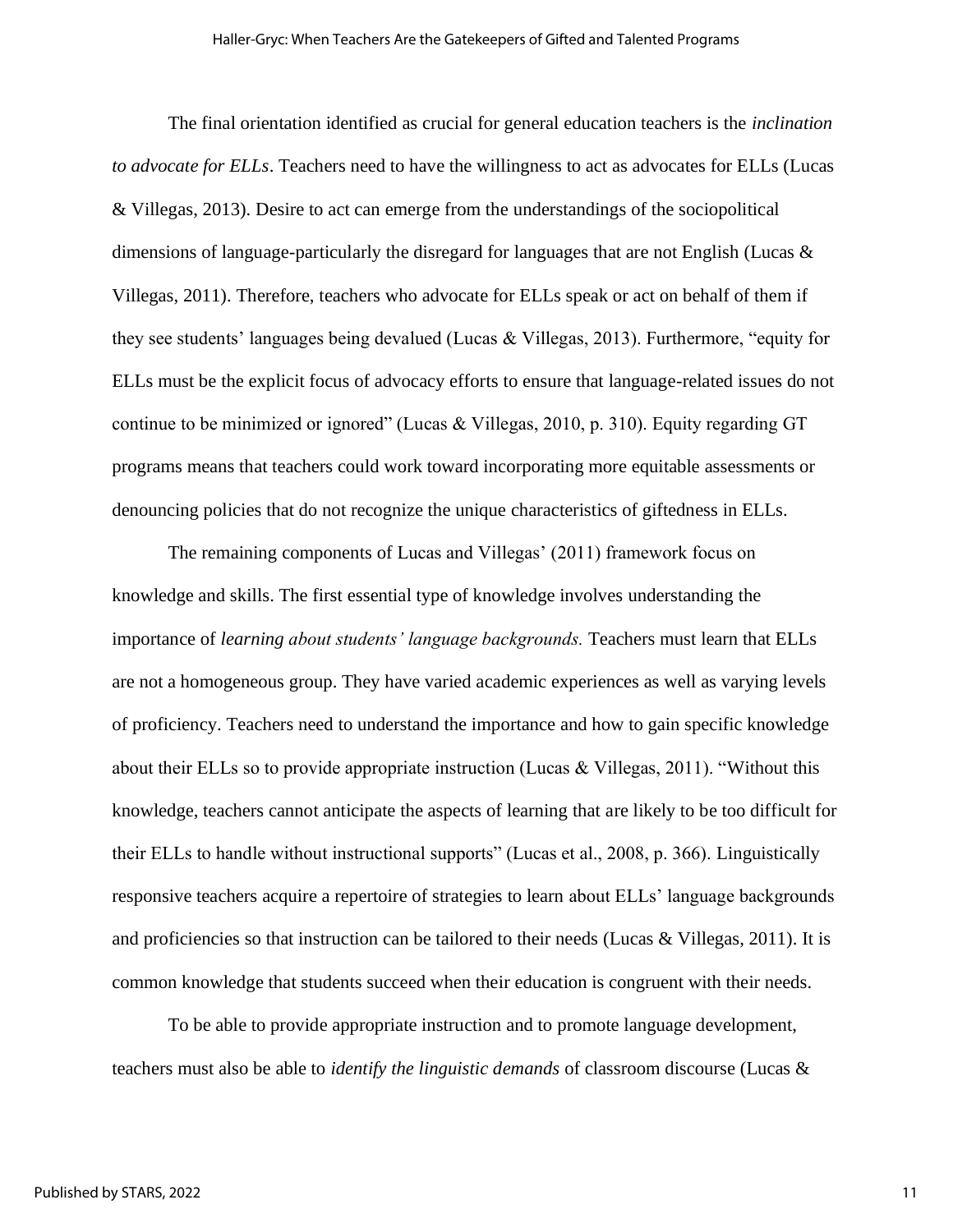Villegas, 2011). This second element of the knowledge portion of Lucas and Villegas' (2011) framework is important because teachers cannot decide what tasks to scaffold and how best to scaffold until they identify the aspects of language inherent to those tasks that may pose difficulty (Lucas et al., 2008). Any analysis of language demands should be detailed to accurately identify what could interfere with ELLs' understanding (Lucas & Villegas, 2010). When teachers are equipped with the knowledge of the language of their discipline, they can make their content more accessible to their students (Lucas et al., 2008).

An *understanding of the key principles of second language and the ability to apply this understanding in teaching ELLs* is the third element of knowledge in Lucas and Villegas' (2011) framework. The key principles they refer to include the notion that conversational language proficiency differs greatly from academic language proficiency; ELLs need comprehensible input to acquire language; social interaction fosters language development; home language plays a crucial role in second language development as skills learned in L1 transfer to L2; language learning is enhanced when anxiety is reduced; and students feel safe in their learning environment (Lucas & Villegas, 2011). Classroom teachers who know the difference between conversational proficiency and academic language proficiency may be less likely to make false assumptions about students' cognitive abilities. Moreover, they are more apt to understand when and how to provide ELLs in their classes with support to complete academic tasks successfully (Lucas & Villegas, 2011).

Furthermore, understanding academic language development can assist teachers in creating instruction that is responsive to gifted ELLs' needs while still providing complex work (Pereira & de Oliveira, 2015). Classroom teachers need to understand the role of linguistic input. A large portion of input in English will not foster language learning if the learners cannot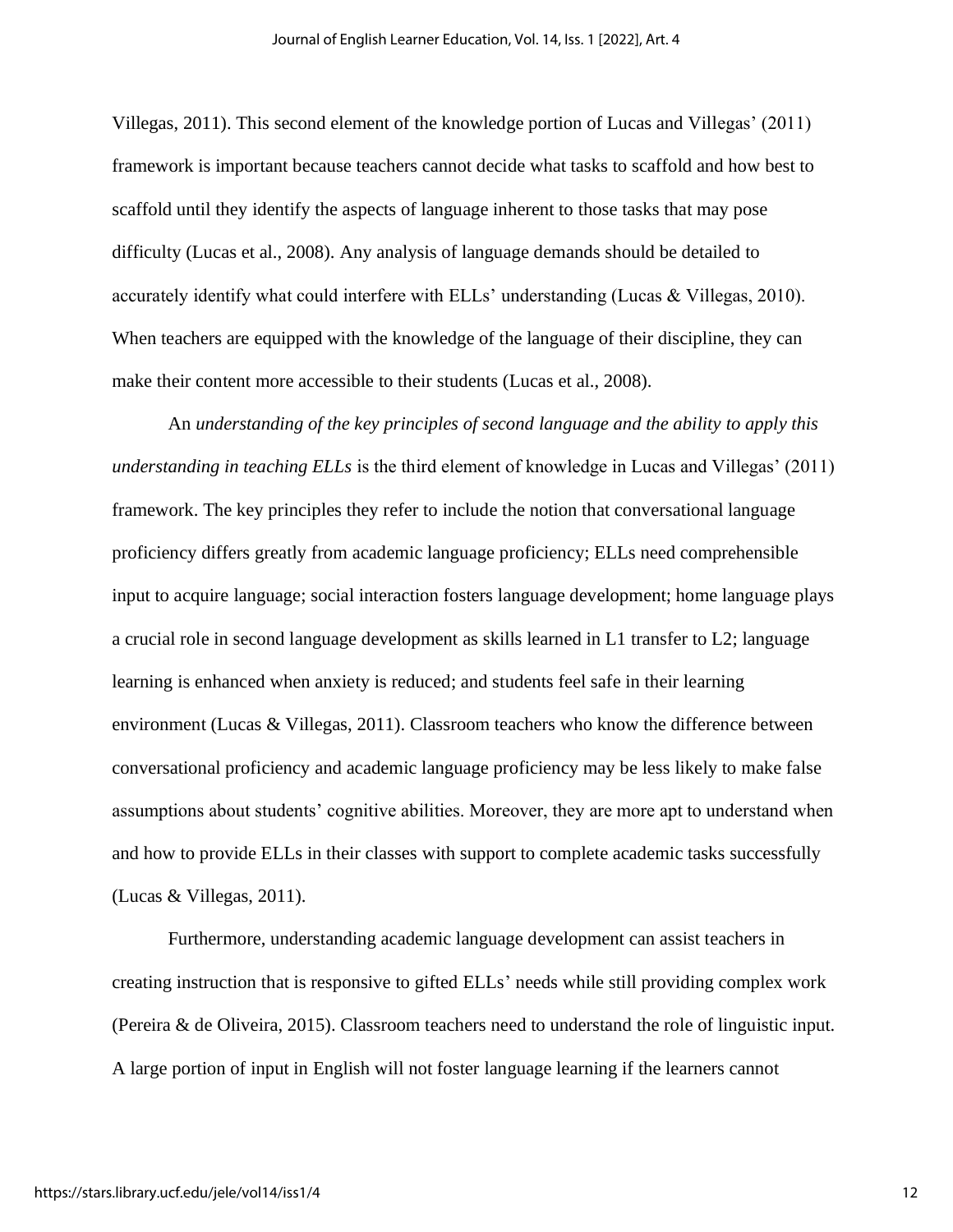#### Haller-Gryc: When Teachers Are the Gatekeepers of Gifted and Talented Programs

comprehend it. Therefore, teachers need to realize that ELLs need comprehensible input that is slightly above their current level of proficiency so to push learners beyond their current knowledge and skill in English which is necessary for pushing them beyond their current knowledge of academic content (Lucas et al., 2008).

Likewise, negotiation of meaning occurs not only with comprehensible input but with meaningful interaction (Lucas et al., 2008). Linguistically responsive teachers foster English language development by effectively employing strategies to adjust their speech and instruction while creating situations that lead to multiple forms of interactions in the classroom. Essential to teaching ELLs is the understanding that proficiency in one language is a valuable resource for learning a second language; students with literacy skills in their first language can more easily and quickly learn to read and write in a second language than those without such skills (Lucas & Villegas, 2013). Therefore, teachers who are linguistically responsive encourage families to continue developing the home language. Linguistically responsive teachers also will work hard to promote ideal learning conditions which include minimizing anxiety and providing a welcoming environment (Lucas & Villegas, 2011). When classroom conditions are optimal, learning occurs.

The final element of the framework addresses the skill of providing *instructional scaffolding to promote ELL learning.* Linguistically responsive teachers are well prepared to provide the temporary supports ELLs need to access academic content (Lucas & Villegas, 2011). Learning to scaffold is crucial as it helps teachers avoid simplifying tasks or diluting content. It aids students in constructing their understanding and can foster learner autonomy. Through scaffolding, teachers can provide academically challenging instruction for ELLs, and it is through challenging instruction that giftedness may be observed.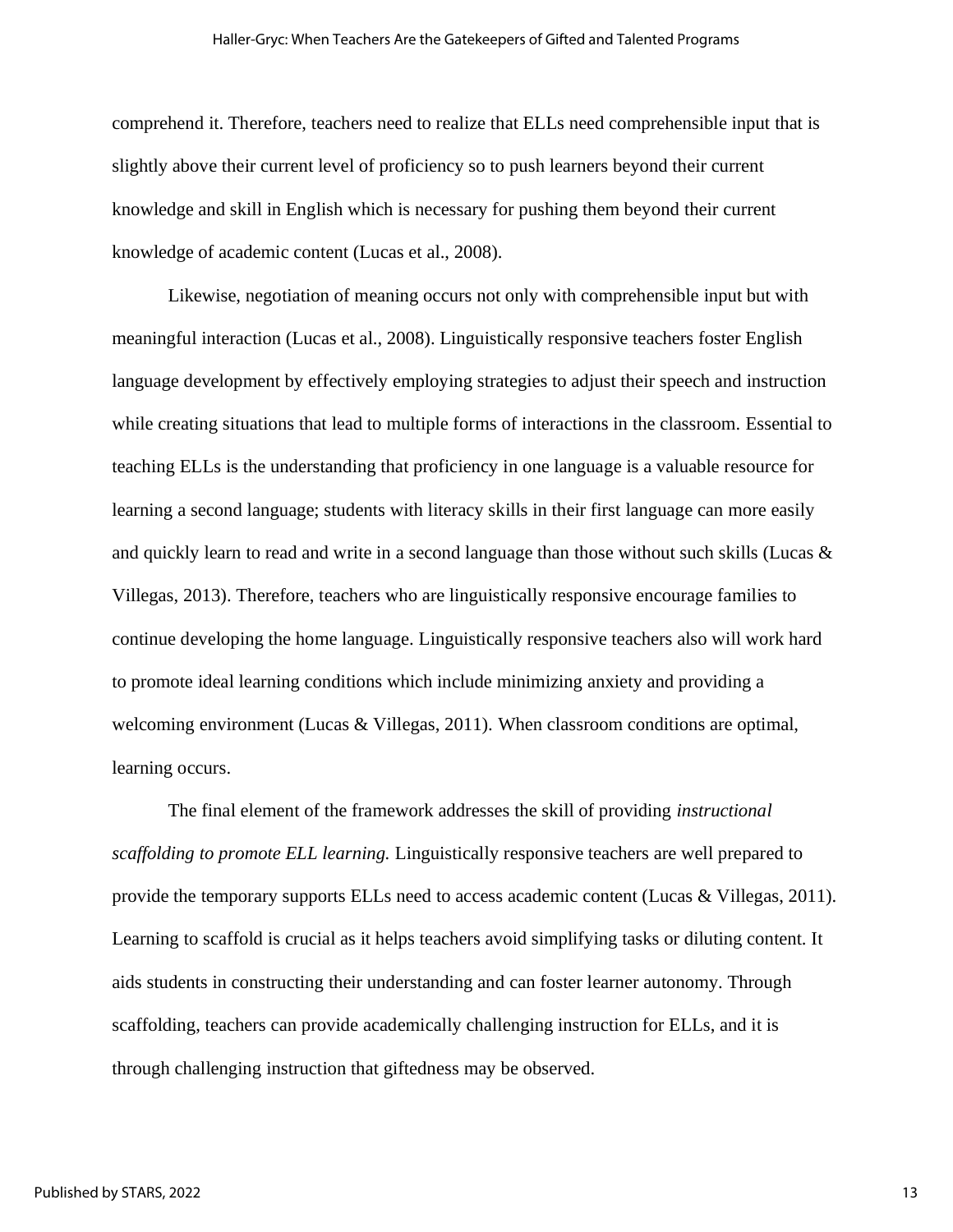A linguistically responsive approach may not only adequately prepare teachers to support ELLs in attaining their potential, but it may make ELLs' giftedness more noticeable to trained teachers and it may lead to greater advocacy regarding GT identification. If trained in LRT, teachers would be more versed in recognizing the differences between BICS and CALP (Lucas & Villegas, 2011). Understanding the distinction between these types of language can help avoid inaccurate assumptions regarding ELLs' abilities. If trained in LRT, teachers would have a better understanding of the linguistic demands of academic tasks and would be better equipped to address the role of academic language in their instruction thereby appropriately scaffolding their ELLs' needs, which in turn would help them develop academic proficiency in English (Lucas & Villegas, 2011). Once students gain a certain level of proficiency, they can use English in academic settings and are more likely to be referred for GT programs (Pereira & de Oliveira, 2015).

Ensuring student success requires that educators have high expectations for all students regardless of their backgrounds; linguistically responsive teachers hold high expectations (Pereira & de Oliveira, 2015), and they possess the skills to scaffold learning (Lucas & Villegas, 2011) which can help ELLs meet these expectations. Linguistically responsive teachers also value linguistic diversity as an asset in their classrooms and therefore will not have a deficit view of their language learners (Lucas & Villegas, 2011). Since deficit orientations reveal themselves in teachers' actions (Ford et al., 2008; Harry, 2008) overcoming such tendencies may lead to nominations of potentially gifted ELLs. Additionally, linguistically responsive teachers question language policies that discriminate against students and their languages. Training in LRT could help teachers learn how to take action to improve ELLs' access to educational opportunities. When trained to be advocates, teachers should be more inclined to examine previously held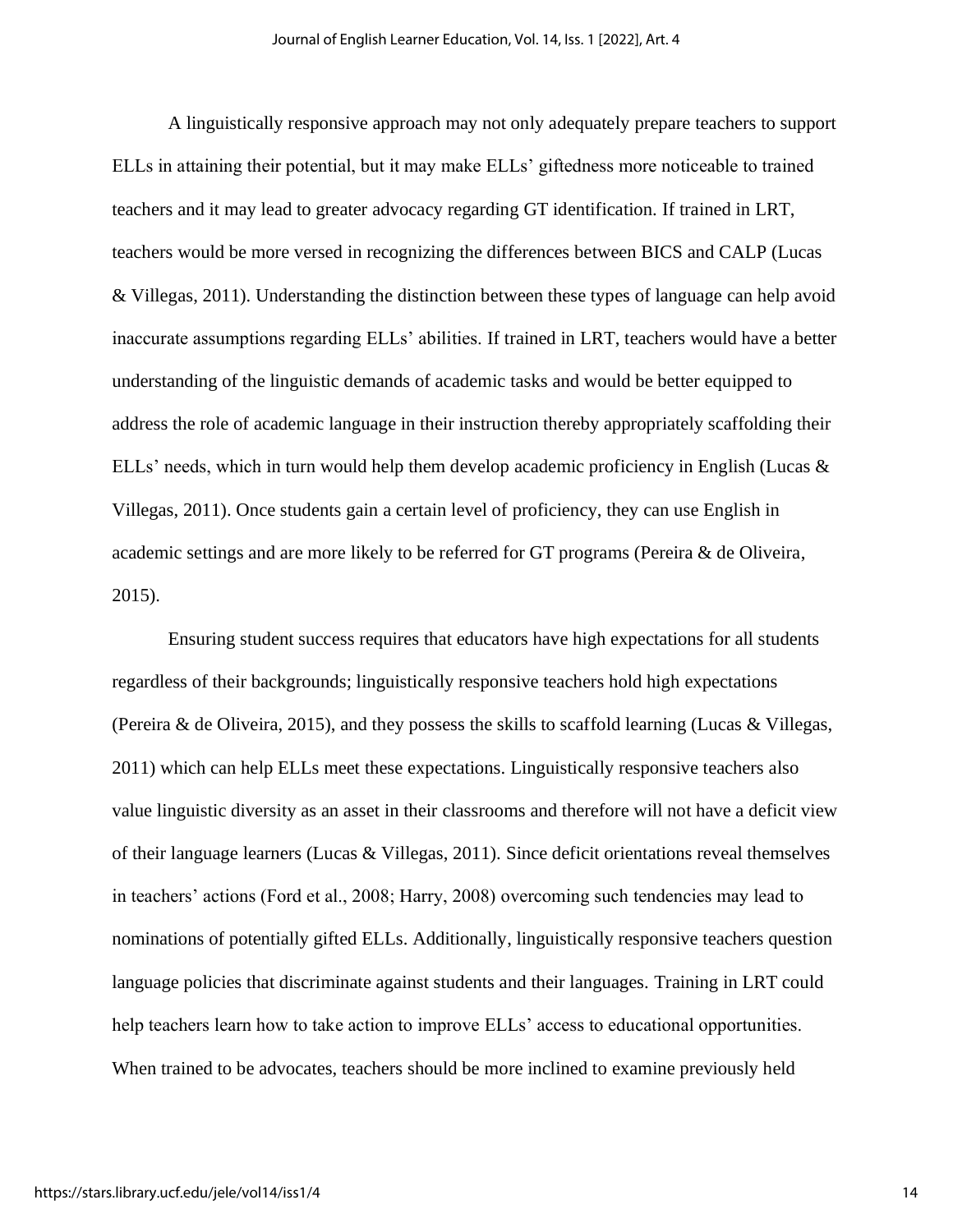beliefs. Reflecting on and questioning one's preconceptions about ELL students is crucial in LRT (Lucas & Villegas, 2013). The ability to be reflective could enable teachers to examine commonly held notions of giftedness. Behaviors considered by "Anglo-American" culture to be indicative of giftedness may not be present in students raised in a family that has contrasting values (Gubbins et al., 2018). True advocates would be able to realize that giftedness looks different within different cultures.

Various types of training could be a solution to the underrepresentation of ELLs in GT programs when teachers are tasked with identifying potential candidates. Awareness training is a way to highlight past misconceptions and deficit mindsets and is supported by the NAGC as they feel a multi-dimensional paradigm shift from a deficit to a strength perspective is necessary to ensure the unique abilities of these students are recognized (NAGC, 2021). Other trainings like learning how to be an LRT could also yield benefits. Teachers require assistance, and Olszewski-Kubilius and Clarenbach (2014) asserted that we must continue to highlight the need for professional development for all educators to identify and provide suitable educational opportunities for all high-ability and high-achieving children in their schools and classes.

# *Promoting Collaboration as a Solution*

In addition to providing training to teachers, encouraging teachers to collaborate can be a solution to the underrepresentation of diverse students like ELLs. Collaboration is one of the components addressed in the NAGC *Pre-K–Grade 12 Programming Standards.* Under Programming Standard 5, which pertains to the continuum of services that address the interests, strengths, and needs of gifted and talented students in all contexts, Standard 5.4 states the following evidence- based practice "Educators regularly engage students, other educators, families, advocates, and community members in collaboration to plan, advocate for, implement,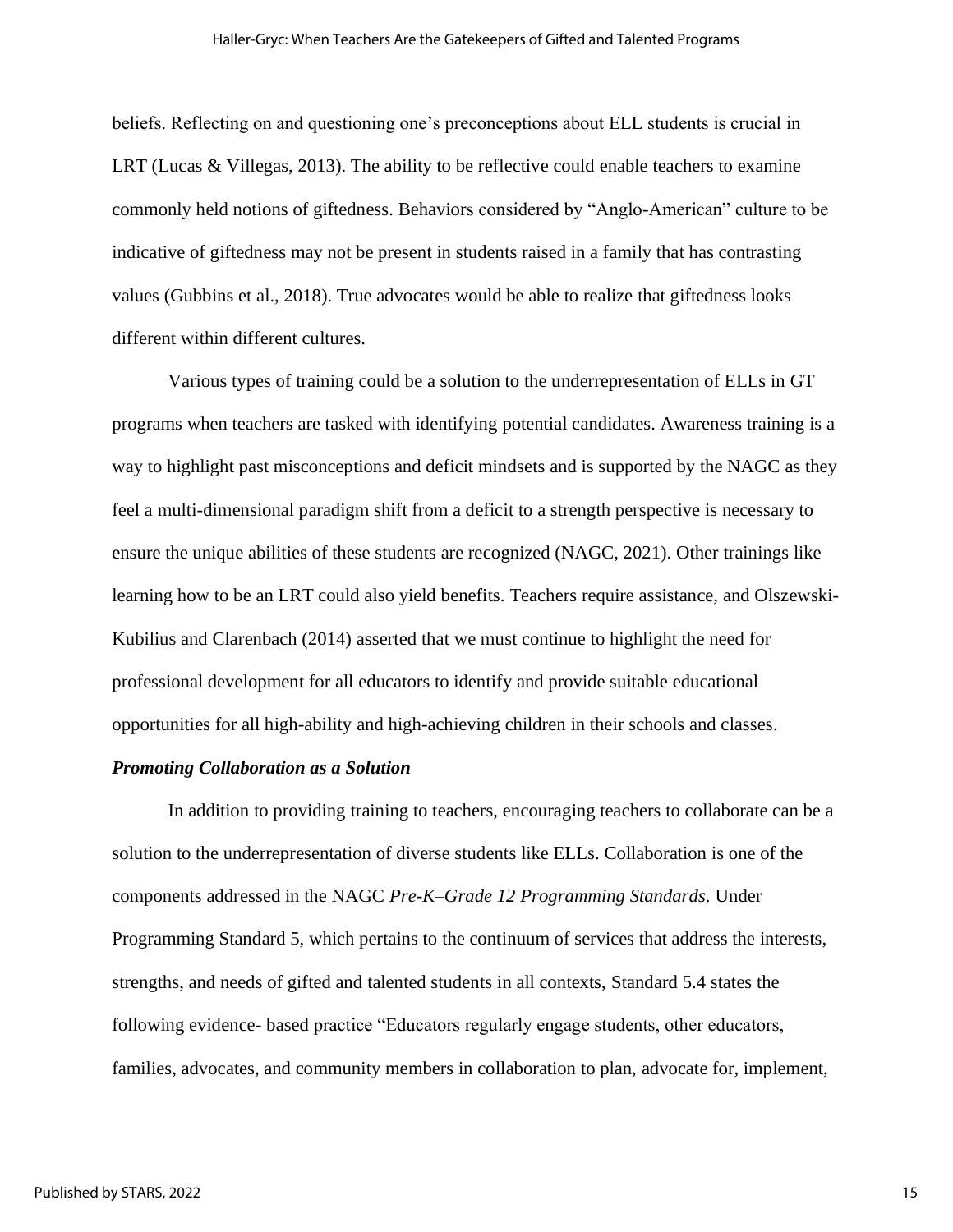and evaluate systematic, comprehensive, and ongoing services" (NAGC, 2019, p. 15). These standards are based on research, and the need for collaboration is evidenced by an examination of recent study findings. Allen's (2017) study reported that the ELL teachers interviewed acknowledged that the classroom teachers are typically responsible for the gifted referral process and that they do not usually consult the ELL teachers concerning gifted referrals. Allen noted that ELL teachers felt that gifted referrals were a " path through the classroom teacher" " and that while ELL teachers may have had talks with classroom teachers about potential genius features in children, referrals "always kind of went back through the classroom teacher" (p. 83).

Teachers must collaborate and have effective discussions about kids in order to perceive them as full learners. This deliberate partnership between classroom teachers, ELL teachers, and gifted specialists would encourage more meaningful discussions about students and, ideally, a better rate of collaboration on gifted referral paperwork and evaluation checklists would result (Allen, 2017). The NAGC stressed the need for collaboration in its 2014 position statement. They contend that collaboration among gifted, general, special education, and related services professionals is essential in meeting the various needs of today's diverse student population (NAGC, 2014). They further assert that giftedness is a complicated phenomenon, and it is critical that educators work with one another and with parents/guardians to ensure that students are correctly recognized for services to fulfill their various advanced learning needs (NAGC, 2014).

# **Conclusion**

Although more attention has been brought to the need to appropriately identify ELLs into programs that offer support or enrichment, this group in many districts remains underrepresented in gifted programs. As can be seen, this might be due to the significant power that classroom teachers have in determining who gets recommended. Szymanski and Shaff (2013) asserted, "As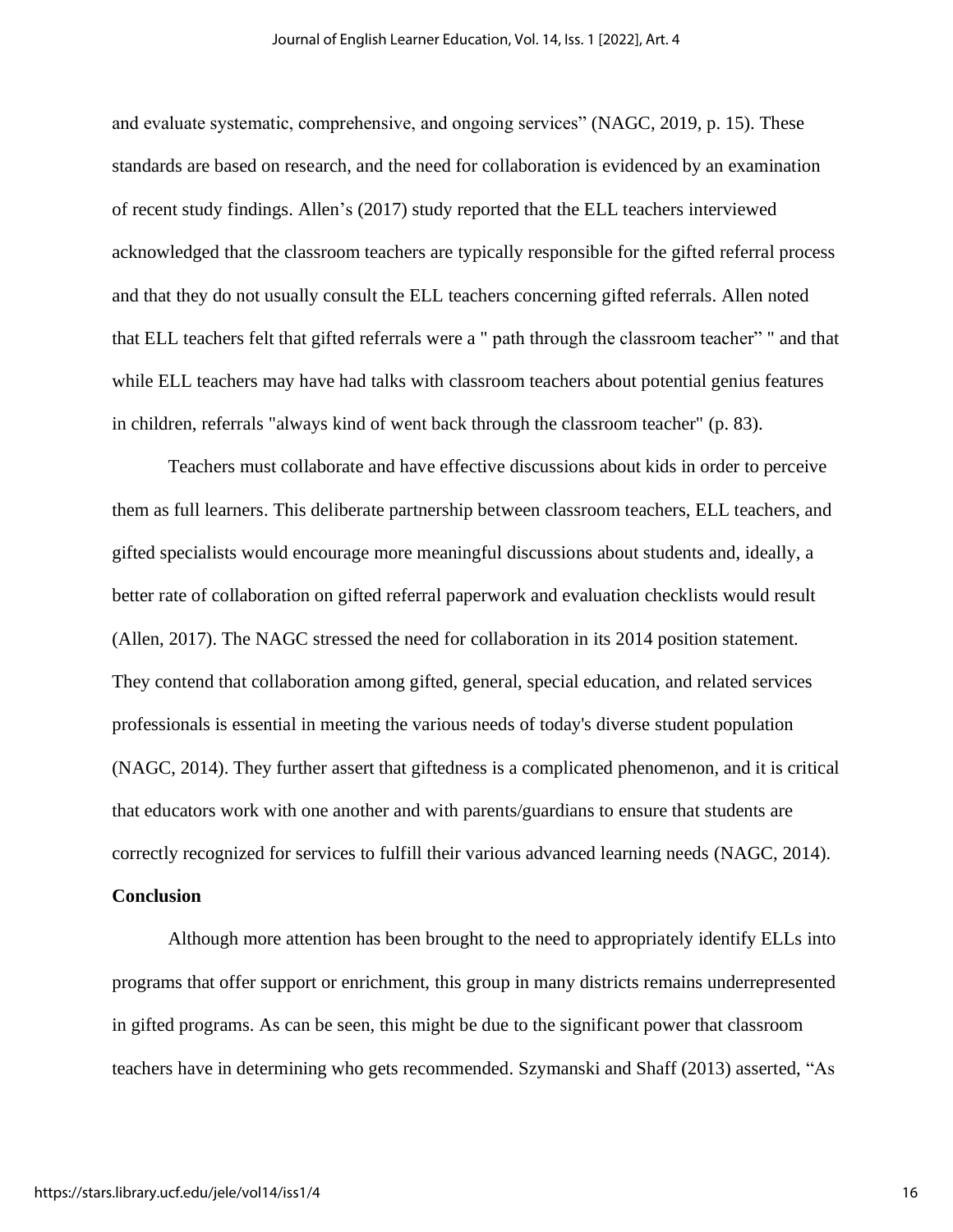gatekeepers to programming for gifted learners, teachers play an influential role in the educational experience of diverse, gifted students" (p. 22). Despite the fact that a referral procedure that relies on an individual to initiate it frequently does not result in equitable identification, it is a widespread practice in many states and districts. The National Association for Gifted Children State of the States Report which provides data on multiple aspects involved with policies and practices for gifted education includes the typical time of gifted identification; in at least 19 states, teacher referrals represent one of the most common times to identify gifted and talented students (NAGC & CSDGP, 2015).

Since mainstream teachers are the ones who work so closely with students and have countless opportunities to observe students' abilities and knowledge, it seems logical that the starting point for addressing the issues related to the identification of ELLs in GT programs lies with the people most responsible for nomination-teachers (Gubbins et al., 2018). Training has been advocated by some researchers (Allen, 2017; Costello, 2017) as a way to address the underrepresentation of ELLs in gifted programs, and collaboration has been recommended by others (Allen, 2017; NAGC, 2014, 2019).

Because schools must ensure that gifted ELLs are referred accurately and equitably, analyzing teachers' impact on GT referrals, and identifying potential solutions is critical because ELLs may never have the opportunity to have their skills recognized by their classroom teachers otherwise. The United States Department of Education's Office for Civil Rights (2015) clearly indicated that for schools to comply with their legal obligations under Title VI of the Civil Rights Act of 1964 they must take affirmative steps to ensure that ELLs can meaningfully participate in their educational programs and services. Prevention of access to appropriate education which includes GT programs is a clear violation of a student's civil rights and warrants attention. We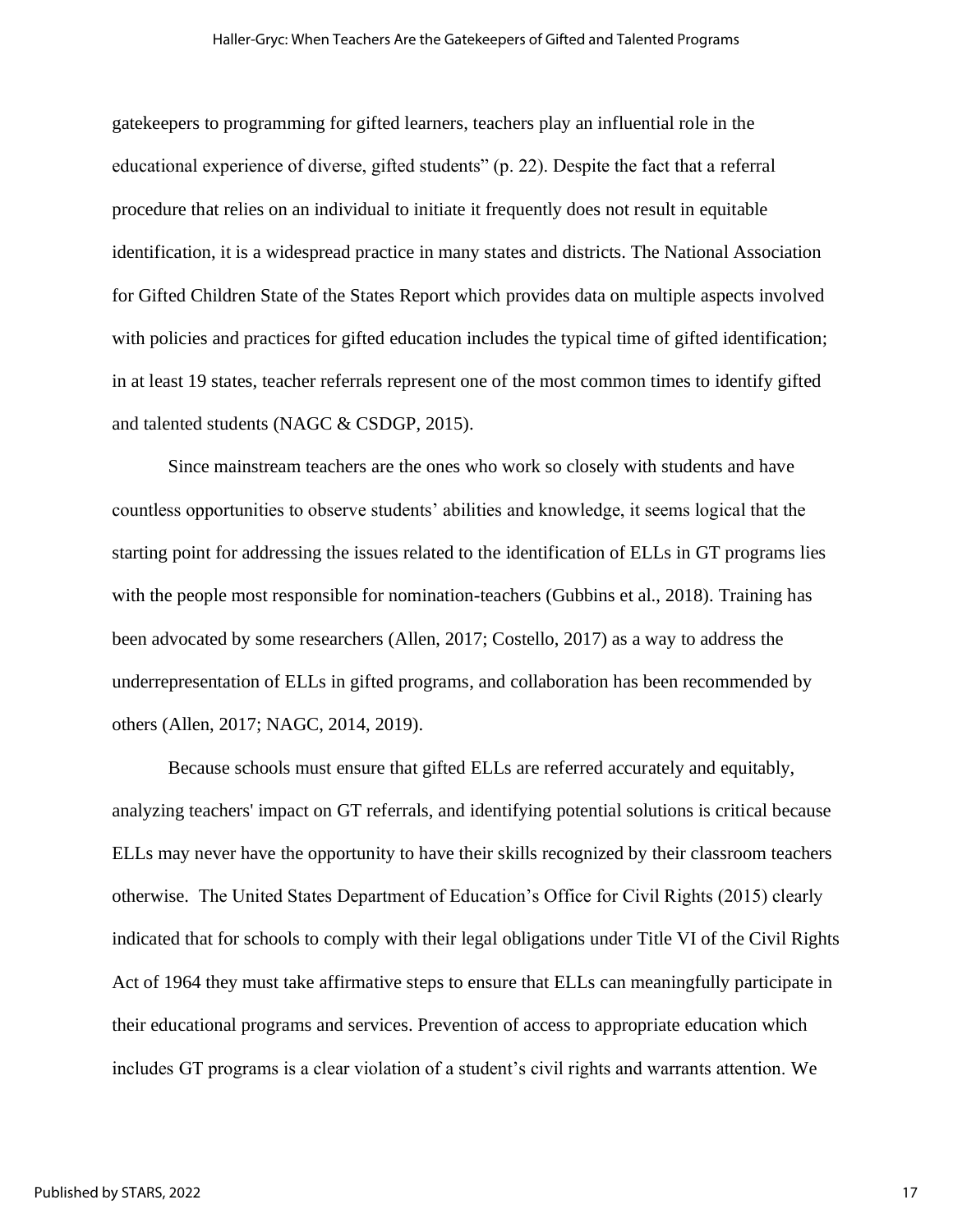must work to help teachers need to perceive the giftedness of ELLs in order to provide equitable educational opportunities.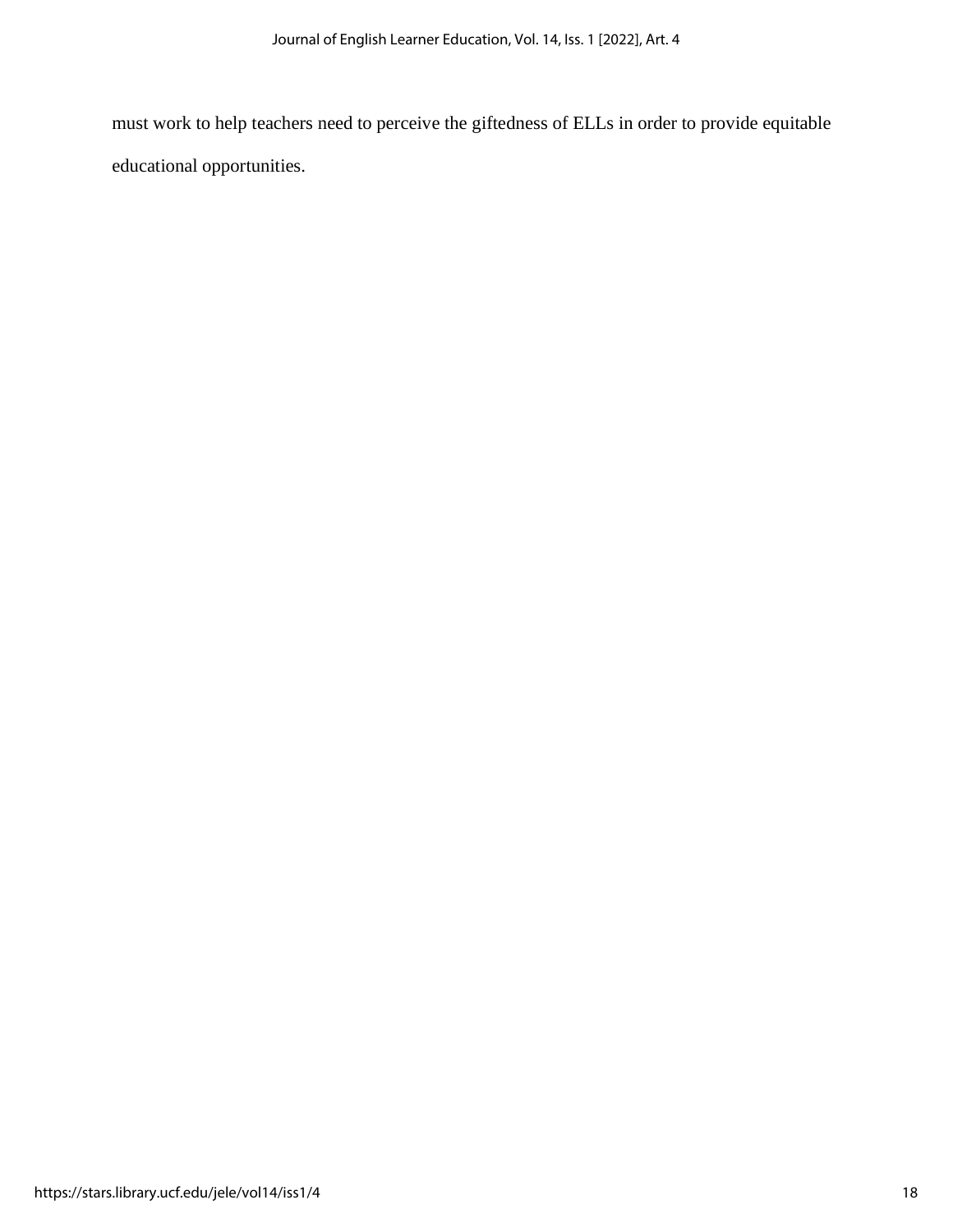# **References**

- Aguirre, N. (2003). ESL students in gifted education. In I. A. Castellano (Ed.), *Special populations in gifted education: Working with diverse gifted learners (pp. 17-27). Allyn* and Bacon.
- Allen, J. K. (2017). Exploring the role teacher perceptions play in the underrepresentation of culturally and linguistically diverse students in gifted programming. *Gifted Child Today*, *40*(2), 77-86.
- American University. (2020, December 10). *The benefits of risk-taking in the classroom*. School of Education Online American University. [https://soeonline.american.edu/blog/benefits](https://soeonline.american.edu/blog/benefits-of-risk-taking)[of-risk-taking](https://soeonline.american.edu/blog/benefits-of-risk-taking)
- Bernal, E. M. (2002). Three ways to achieve a more equitable representation of culturally and linguistically different students in GT programs. *Roeper Review, 24,* 82–88.
- Card, D., & Giuliano, L. (2016). Universal screening increases the representation of low-income and minority students in gifted education. *Proceedings of the National Academy of Sciences*, *113*(48), 13678-13683.
- Castellano, J. A. (2011). Hispanic students and gifted education: New outlooks, perspectives, and paradigms. In J. A. Castellano & A. D. Frazier (Eds.), *Special populations in gifted education: Understanding our most able students from diverse backgrounds* (pp. 249- 269). Routledge.
- Coronado, J. M., & Lewis, K. D. (2017). The disproportional representation of English language learners in gifted and talented programs in Texas. *Gifted Child Today*, *40*(4), 238-244.
- Costello, A. M. (2017). Exploring English learners' learning opportunities in gifted programs. *National Teacher Education Journal, 10*(2), 31–44.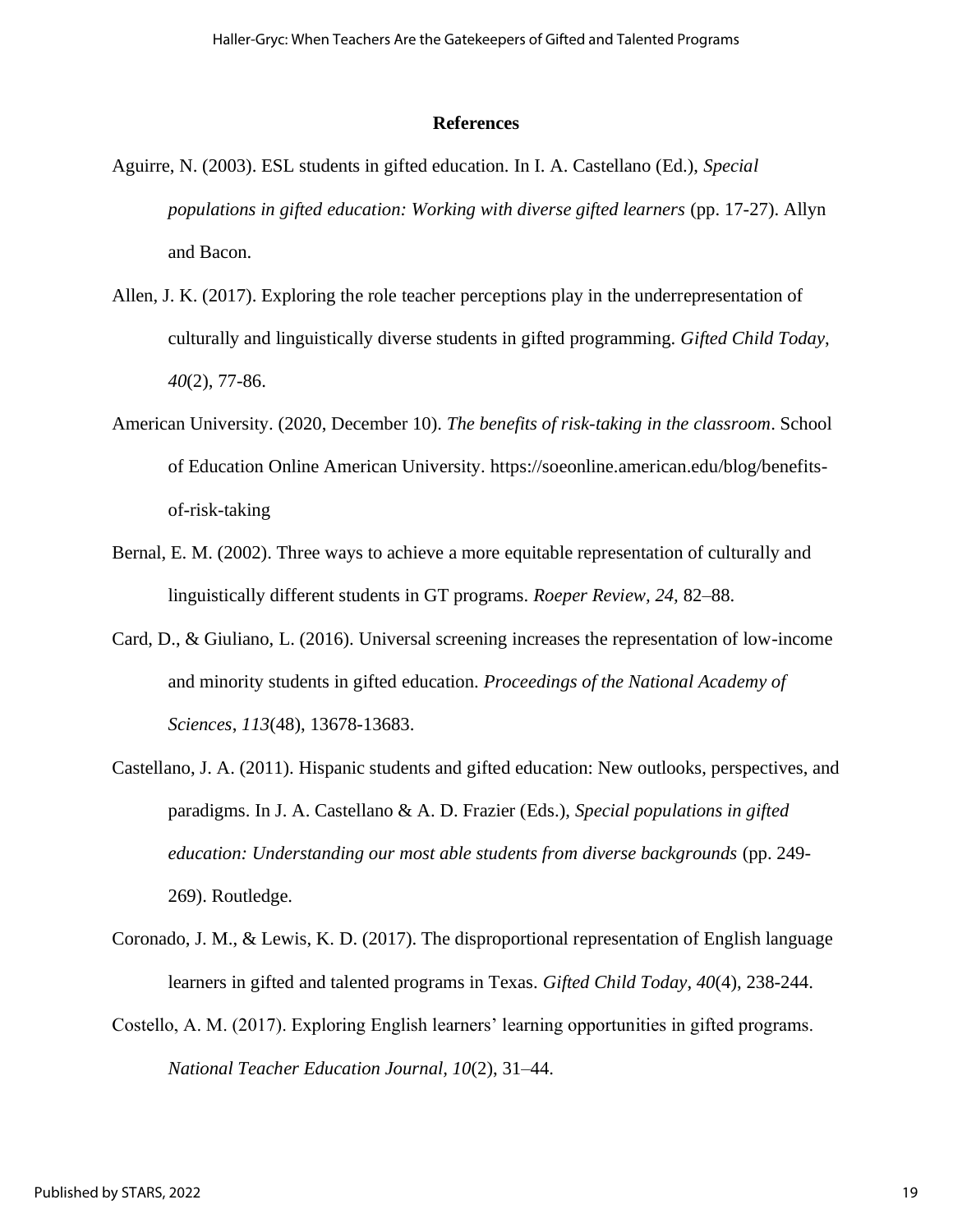- de Jong, E. J., & Harper, C. A. (2005, Spring). Preparing mainstream teachers for Englishlanguage learners: Is being a good teacher enough? *Teacher Education Quarterly, 32*(2), 101-124.
- Esquierdo, J. J., & Arreguín-Anderson, M. (2012). The "invisible" gifted and talented bilingual students. A current report on enrollment in GT programs. *Journal for the Education of the Gifted, 35*(1).
- Ford, D. Y. (2010). Multicultural issues: Culturally responsive classrooms: Affirming culturally different gifted students. *Gifted Child Today*, *33*(1), 50-53.
- Ford, D. Y., Grantham, T. C., & Whiting, G. W. (2008). Culturally and linguistically diverse students in gifted education: Recruitment and retention issues. *Exceptional Children*, *74*(3), 289-306.
- Gentry, M., Gray, A., Whiting, G. W., Maeda, Y., & Pereira, N. (2019). *Access denied/System failure: Gifted education in the United States: Laws, access, equity, and missingness across the country by locale, Title I school status, and race*. Report Cards, Technical Report, and Website. Purdue University: West Lafayette, IN; Jack Kent Cooke Foundation: Lansdowne, VA.
- Gubbins, E. J., Siegle, D., Hamilton, R., Peters, P., Carpenter, A. Y., O'Rourke, P., Puryear, J., McCoach, D.B., Long, D., Bloomfield, E., Cross, K., Mun, R.U., Amspaugh, C., Langley, S.D., Roberts, A., & Estepar-Garcia, W. (2018). *Exploratory study on the identification of English learners for gifted and talented programs.* Storrs: University of Connecticut, National Center for Research on Gifted Education. https://ncrge.uconn.edu/wp content/uploads/sites/982/2018/06/ NCRGE-EL-Report-1.pdf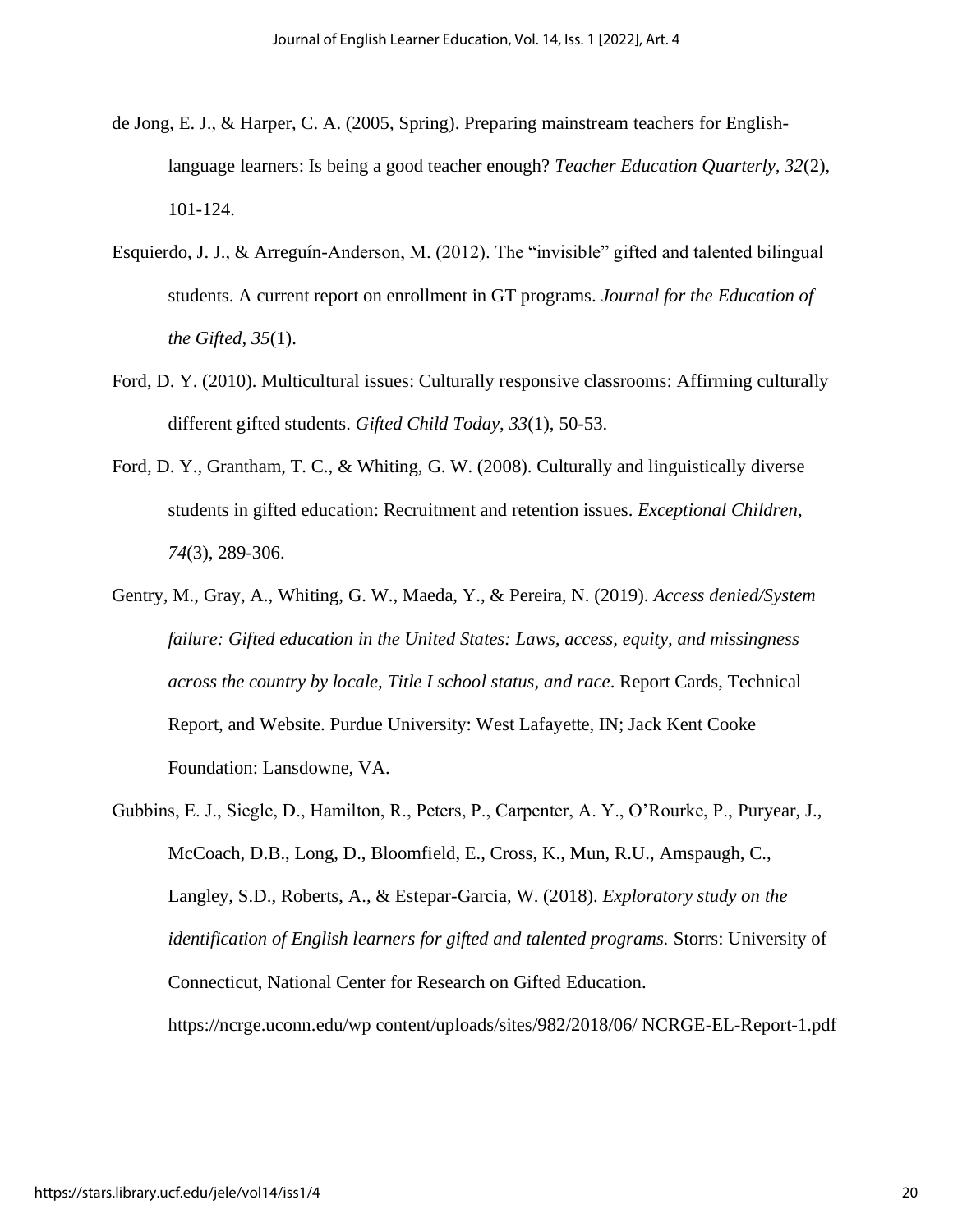- Harry, B. (2008). Collaboration with culturally and linguistically diverse families: Ideal versus reality. *Exceptional Children*, *74*, 372–388.
- List, A., & Dykeman, C. (2020). Disproportionalities in gifted and talented education enrollment rates: An analysis of the U.S. civil rights data collection series. *Preventing School Failure: Alternative Education for Children and Youth.* https://doi.org/10.1080/1045988X.2020.1837061
- Lucas, T. (2011). Language, schooling, and the preparation of teachers for linguistic diversity. In T. Lucas (Ed.), *Teacher preparation for linguistically diverse classrooms: A resource for teacher educators* (pp. 3–17). Routledge.
- Lucas, T., & Villegas, A. M. (2010). The missing piece in teacher education: The preparation of linguistically responsive teachers. *National Society for the Study of Education*, *109*(2), 297-318.
- Lucas, T., & Villegas, A. M. (2011). A framework for preparing linguistically responsive teachers. In T. Lucas (Ed.), *Teacher preparation for linguistically diverse classrooms: A resource for teacher educators* (pp. 55–72). Routledge
- Lucas, T., & Villegas, A. M. (2013). Preparing linguistically responsive teachers: Laying the foundation in preservice teacher education. *Theory Into Practice*, *52*(2), 98–109. https://doi.org/10.1080/00405841.2013.770327
- Lucas, T., Villegas, A. M., & Freedson-González, M. (2008). Linguistically responsive teacher education: Preparing classroom teachers to teach English language learners. *Journal of Teacher Education, 29*(4), 361-373. doi:10.1177/0022487108322110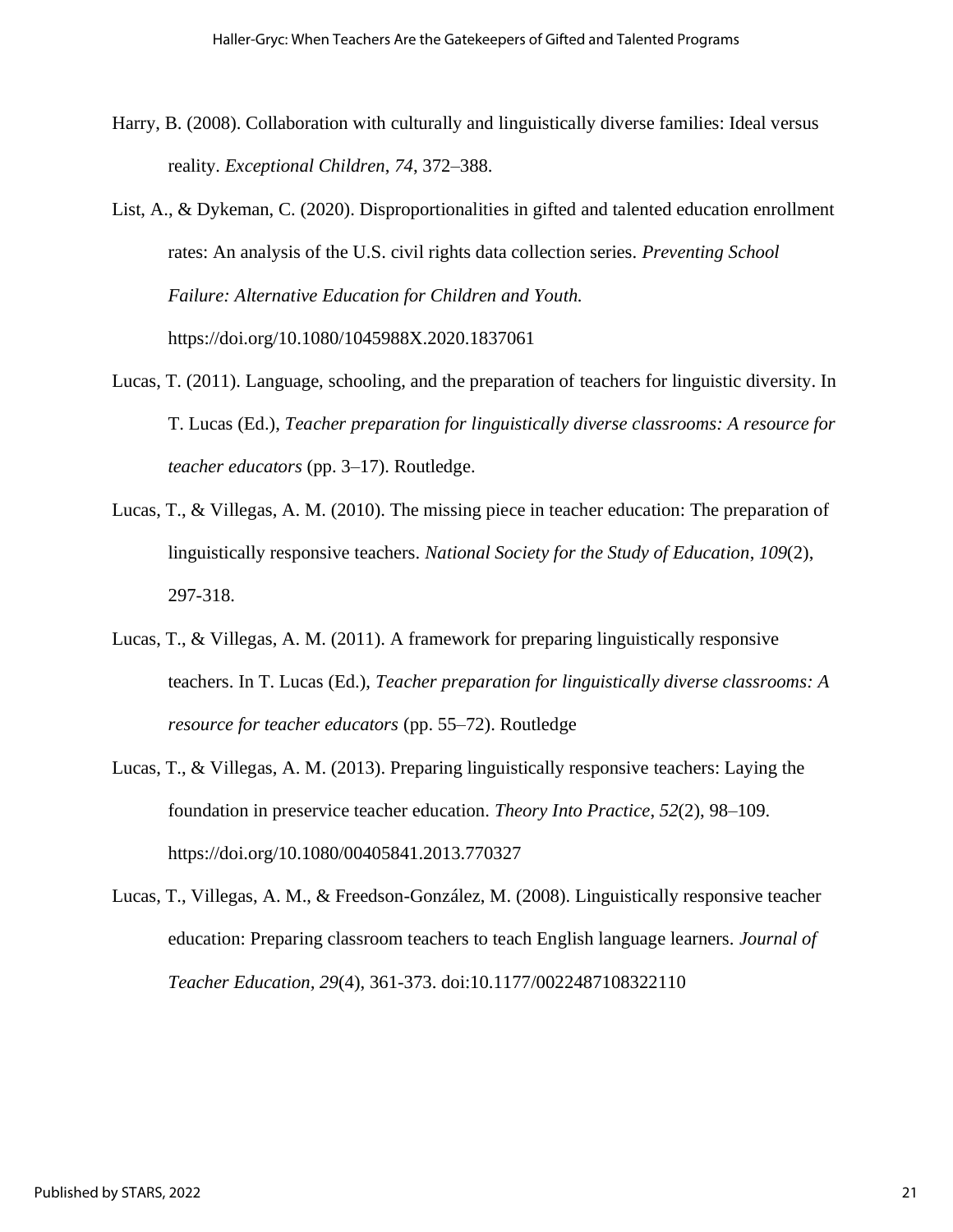- Mitchell, C. (2020, December 20). *Even gifted educators say their classes don't reach all who need them*. https://www.edweek.org/teaching-learning/even-gifted-educators-say-theirclasses-dont-reach-all-who-need-them/2019/11
- Moon, T. R., & Brighton, C. M. (2008). Primary teachers' conceptions of giftedness. *Journal for the Education of the Gifted*, *31*(4), 447-480.

Mun, R. U., Langley, S. D., Ware, S., Gubbins, E. J., Siegle, D., Callahan, C. M., McCoach, B., & Hamilton, R. (2016). *Effective practices for identifying and serving English Learners in gifted education: A systematic review of the literature.* National Center for Research on Gifted Education.

[https://ncrge.uconn.edu/wpcontent/uploads/sites/982/2016/01/NCRGE\\_EL\\_Lit-](https://ncrge.uconn.edu/wpcontent/uploads/sites/982/2016/01/NCRGE_EL_Lit-Review.pdf)[Review.pdf](https://ncrge.uconn.edu/wpcontent/uploads/sites/982/2016/01/NCRGE_EL_Lit-Review.pdf)

- Mun, R. U., Hemmler, V., Langley, S. D., Ware, S., Gubbins, E. J., Callahan, C. M., McCoach, B., & Siegle, D. (2020). Identifying and serving English Learners in gifted education: Looking back and moving forward. *Journal for the Education of the Gifted*, *43*(4), 297- 335.
- National Association for Gifted Children. (2014). *Collaboration among all educators to meet the needs of gifted learners.*

https://www.nagc.org/sites/default/files/Position%20Statement/Collaboration%20Among %20Educators.pdf

National Association for Gifted Children. (2019). 2019 pre-K-grade 12 gifted programming standards. http://www.nagc.org/resources-publications/resources/national-standardsgifted-and-talented-education/pre-k-grade-12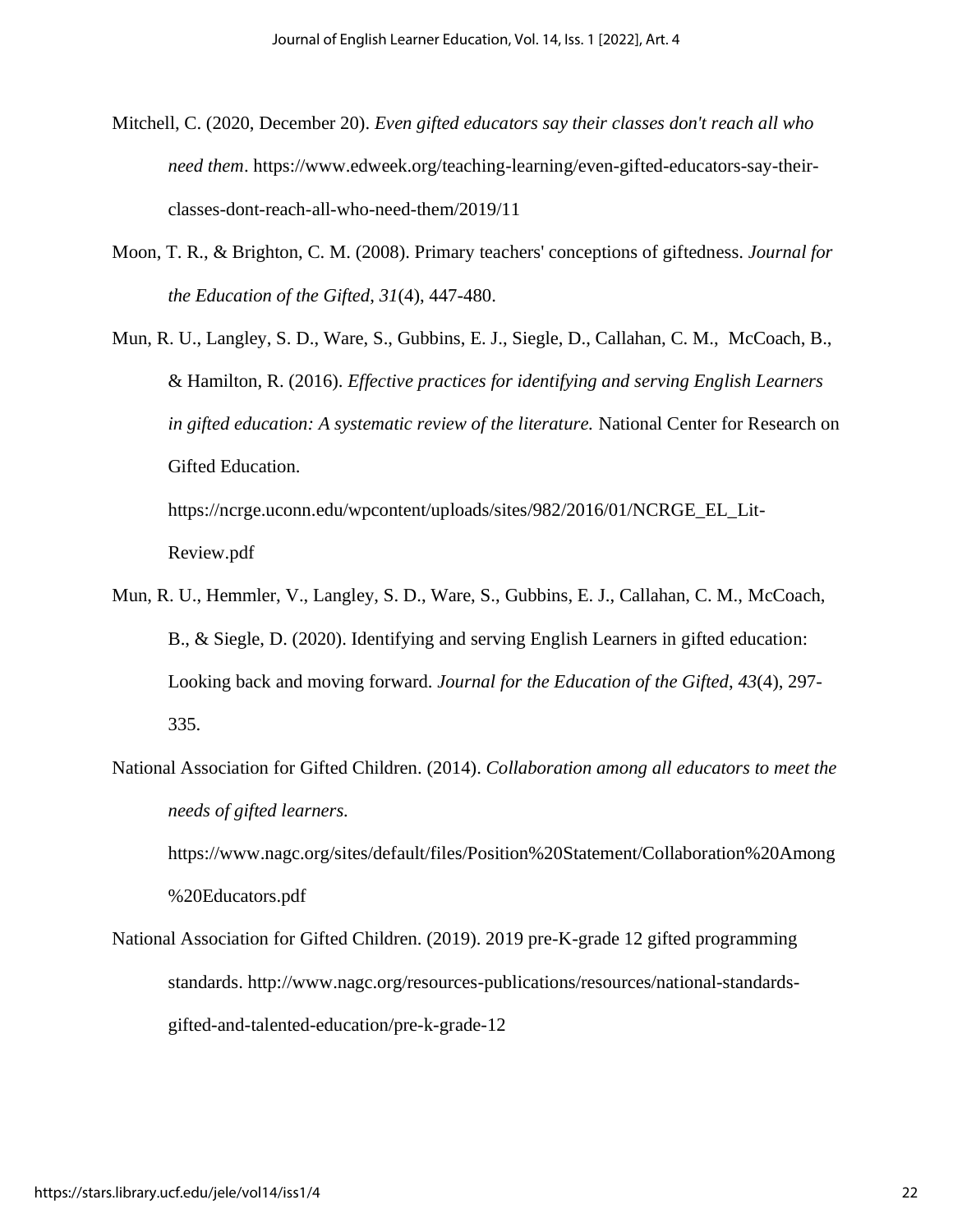National Association for Gifted Children. (2021). *Identifying and serving culturally and linguistically diverse gifted students.* 

http://www.nagc.org/sites/default/files/Position%20Statement/Identifying%20and%20Ser ving%20Culturally%20and%20Linguistically.pdf

- National Association for Gifted Children & The Council of State Directors of Programs for the Gifted. (2015). 2014–2015 state of the states in gifted education: Policy and practice data. http://www.nagc.org/resources-publications/gifted-state/2014-2015-state-states-giftededucation
- Olszewski-Kubilius, P., & Clarenbach, J. (2014). Closing the opportunity gap: Program factors contributing to academic success in culturally different youth. *Gifted Child Today*, *37*(2), 103-110.
- Pereira, N., & de Oliveira, L. C. (2015). Meeting the linguistic needs of high-potential English language learners: What teachers need to know. *Teaching Exceptional Children*, *47*(4), 208-215. doi:10.1177/0040059915569362
- Peters, S. J., & Engerrand, K. G. (2016). Equity and Excellence. *Gifted Child Quarterly*, *60*(3), 159–171. https://doi.org/10.1177/0016986216643165
- Peters, S. J., Gentry, M., Whiting, G. W., & Mcbee, M. T. (2019). Who gets served in gifted education? Demographic representation and a call for action. *Gifted Child Quarterly*, *63*(4), 273–287. <https://doi.org/10.1177/0016986219833738>
- Slocumb, P. D., & Olenchak, F. R. (2006). Equity in gifted education: A state initiative. *Austin: Texas Education Agency Division of Curriculum, Advanced Academic Services*.
- Szymanski, A., & Shaff, T. (2013). Teacher perspectives regarding gifted diverse students, *Gifted Children*, *6*(1), 1.